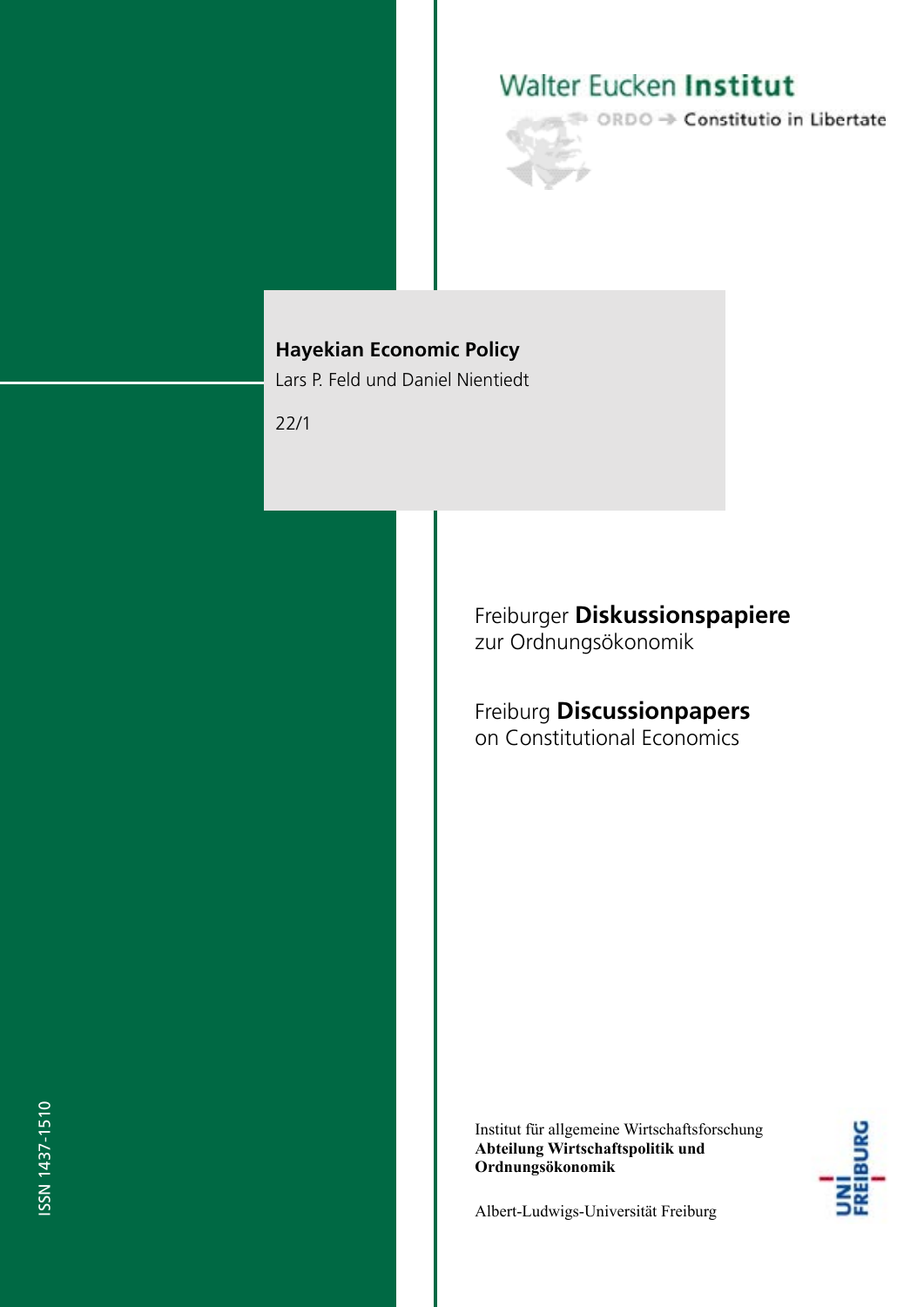# **Hayekian Economic Policy**

# **Lars P. Feld**

University of Freiburg and Walter Eucken Institut

## **Daniel Nientiedt**

New York University

### Abstract:

What is the appropriate role of the state in economic policy-making? This paper shows that Friedrich Hayek, who is often considered a proponent of *laissez-faire* liberalism, offers three different answers to this problem. First, Hayek argues that the state should provide a legal framework for competitive markets. Second, he proposes to employ the rule of law criteria – generality, equality, and certainty – to distinguish permissible from non-permissible state interventions. Third, he rejects deliberate legislation and moves closer to the Misean idea of a minimal state. The paper considers these answers in light of Hayek's analysis of the knowledge problem. We suggest that a Hayekian approach to economic policy-making should focus on improving the framework of general rules that guide individual behavior, thereby enabling spontaneous ordering processes and reducing the epistemological burden placed on policy-makers.

Keywords: Friedrich Hayek; Rule-based economic policy; Spontaneous order; Knowledge problem; Cultural evolution

JEL classification: B31; D78; P16

Corresponding author: Prof. Dr. Dr. h. c. Lars P. Feld, Walter Eucken Institut, Goethestr. 10, 79100 Freiburg im Breisgau, Germany, feld@eucken.de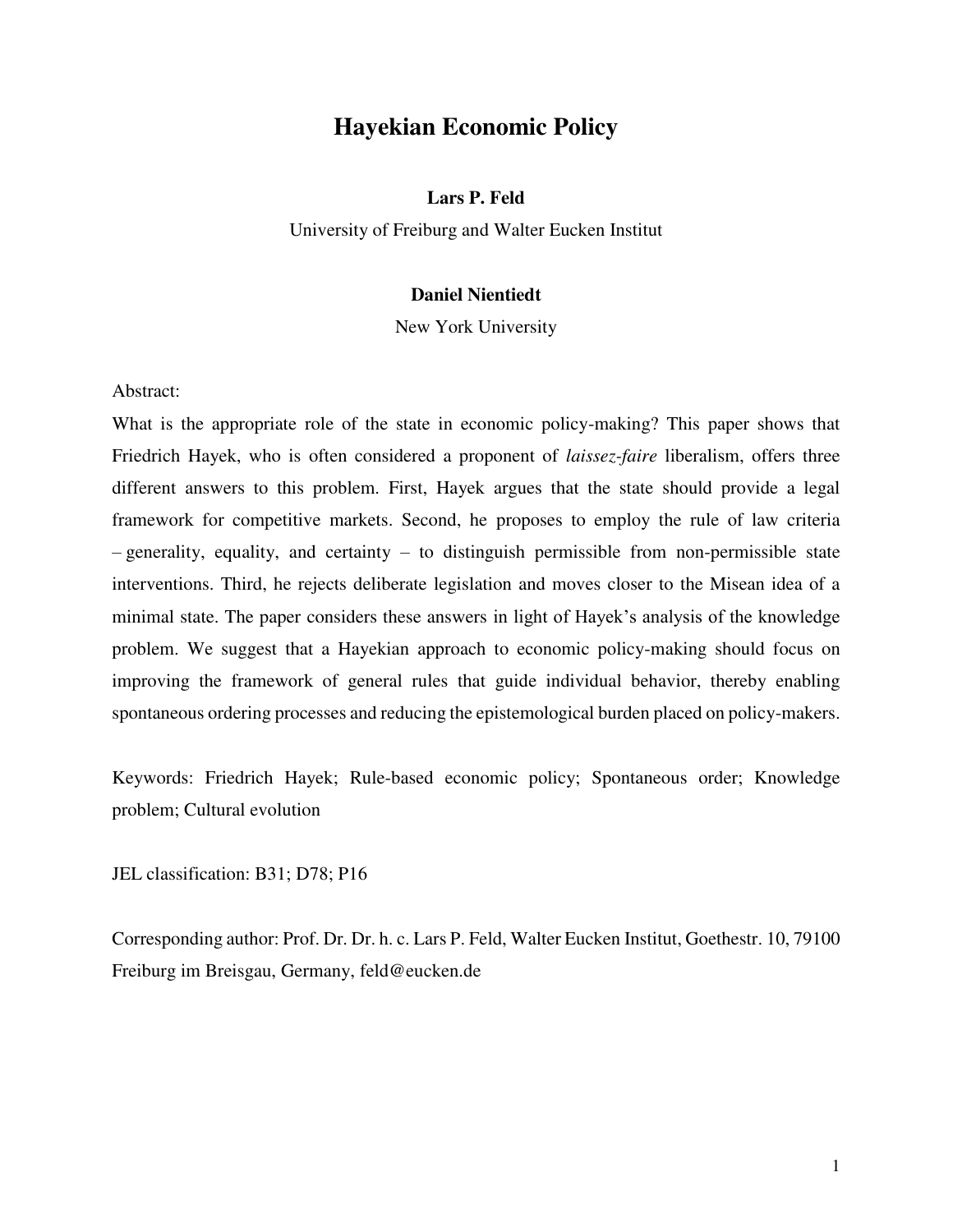# **Hayekian Economic Policy**

## **1. Introduction**

֬֒

Friedrich Hayek<sup>1</sup> is often viewed as a quintessential proponent of *laissez-faire* liberalism, i.e., the conviction that markets should be largely unregulated by the state (Bowles et al., 2017; Samuelson, 2009). Indeed, those who hold this conviction today regularly invoke his writings as a justification (see, e.g., Farrant and McPhail 2010, pp. 97–98). To be sure, Hayek's work has important implications for the question as to what economic policy can (and should attempt to) achieve. However, as shown by this paper, his work contains three different accounts of the proper scope of economic policy, only one of which could be classified as *laissez-faire*. The paper then considers these accounts in light of Hayek's broader oeuvre and proposes a specifically Hayekian approach to economic policy-making.

In the 1930s and 1940s, Hayek was part of the emerging neoliberal movement.<sup>2</sup> The neoliberals agreed with the liberal thinkers of the 19th century on the importance of individual freedom as a political value. But they questioned whether a policy of *laissez-faire* would bring about a desirable economic system. They particularly argued that the state needed to play a more active role in creating and maintaining competitive markets.

The neoliberals' position immediately leads to the question as to what exactly the state should do to uphold competition. The positive agenda of governmental intervention was the subject of works such as Henry Simons' *A Positive Program for Laissez Faire* (1934), Walter Lippmann's *The Good Society* (1937), Lionel Robbins' *Economic Planning and International Order* (1937) and Walter Eucken's *Grundsätze der Wirtschaftspolitik* (1952).

<sup>&</sup>lt;sup>1</sup> For an overview of Hayek's life and work see Caldwell (2004).

 $2$  The term neoliberalism was coined by Alexander Rüstow at the Walter Lippmann Colloquium of 1938 to demonstrate distance to classical liberalism (Reinhoudt and Audier, 2018). Only later during the Thatcher and Reagan governments in the UK and the US respectively did the term become an expression of political activism.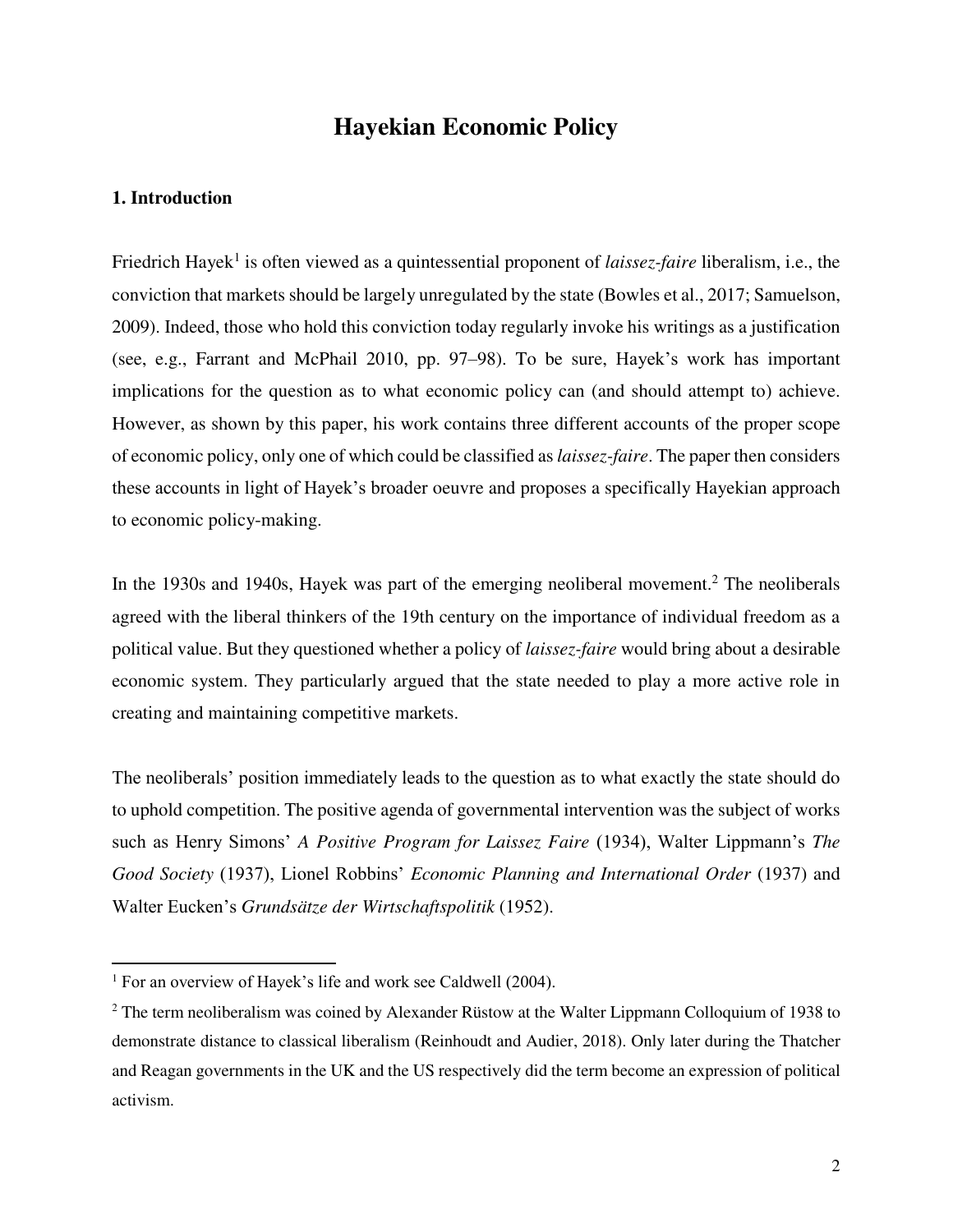Already in his inaugural lecture at the London School of Economics, Hayek emphasized the "positive part of the economist's task, the delimitation of the field within which collective action is not only unobjectionable but actually a useful means of obtaining the desired ends" and referred to the problem of determining the scope of economic policy as "one of the main tasks of the future" (Hayek, 1933, p. 134). He kept working on this problem – in some form or another – for the rest of his career.<sup>3</sup>

Despite this commitment, Hayek's position on the appropriate role of the state in economic policymaking is surprisingly difficult to pin down. To some extent, this is certainly the result of changes in his thinking across time. As noted above, the literature often suggests that Hayek should be seen as a proponent of *laissez-faire* liberalism rather than a reformer of liberalism. Other accounts highlight his view that legitimate state action must conform to the rule of law (Barry, 1979; Boettke, 2018). As will be shown in the paper, both descriptions can be justified. However, they don't do justice to the full complexity of Hayek's position.

Following the distinction put forward by Ulrich Witt, economic policy can be discussed from three different perspectives. The discussion can focus on 1) the political economy of actual policymaking, 2) the analysis of policy instruments for given ends, or 3) policy goals and their legitimization (Witt, 2003, p. 78). In this paper, we will mostly be concerned with Hayek's views on the second topic, i.e., the question what economic policy could do. The issue of legitimacy will be important only insofar as Hayek's policy proposals are based on the value of individual freedom. Less attention will be paid to the process of policy-making.<sup>4</sup>

<sup>&</sup>lt;sup>3</sup> Most of Hayek's remarks on economic policy are theoretical in nature. One exception is a set of reports which he produced for the government of Gibraltar in 1944 and in which he suggested to reorganize Gibraltar's struggling housing market according to free market principles. This recommendation was seemingly at odds with Hayek's usual emphasis on personal liberty, as it could have led to the relocation of residents into Fascist Spain (Grocott, 2015).

<sup>&</sup>lt;sup>4</sup> The analysis of the process of policy-making is central to the Public Choice movement starting with the early works of James Buchanan (e.g., Buchanan, 1954).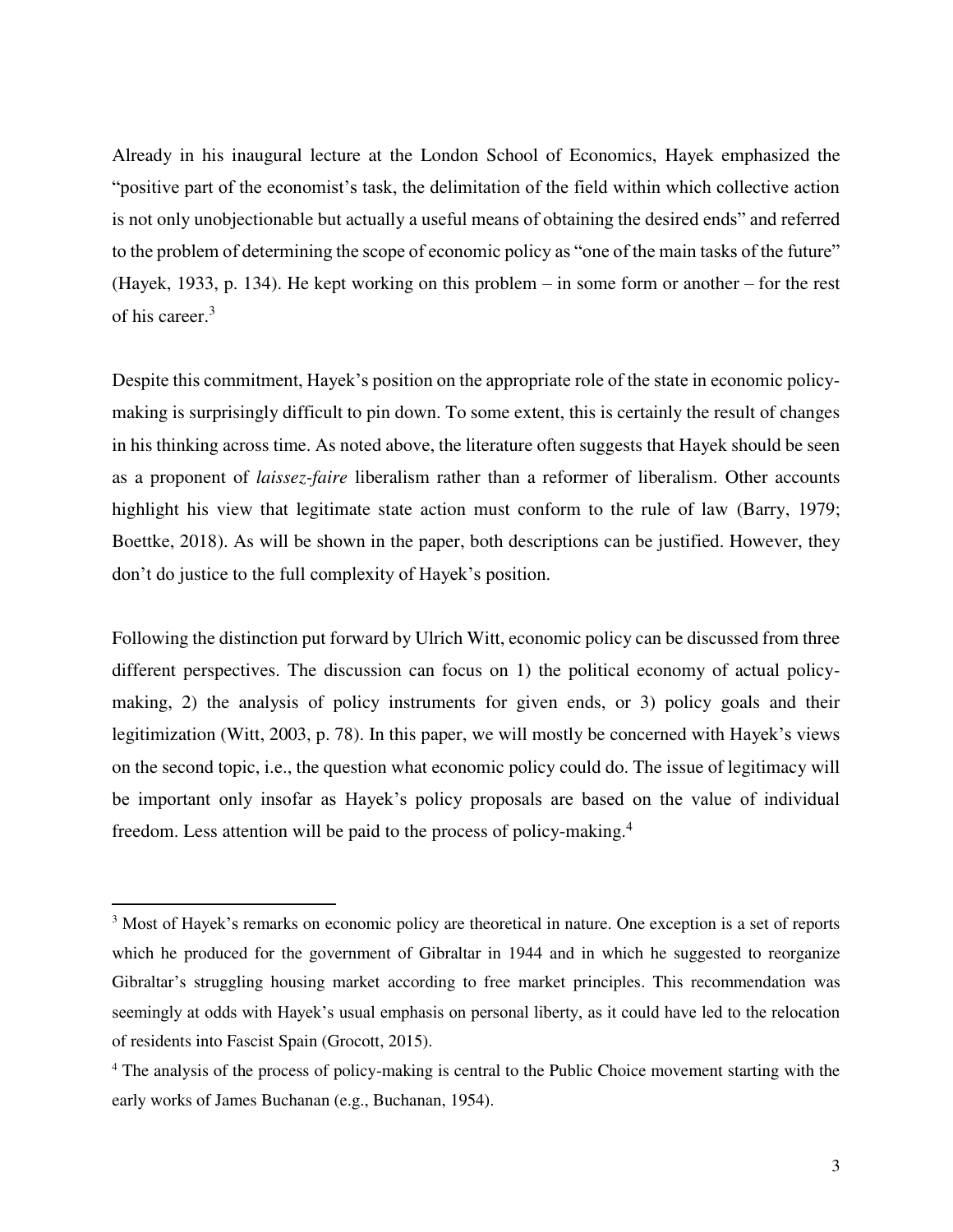The paper is organized as follows. Sections 2 to 4 describe the evolution of Hayek's views on economic policy. It will be shown that, over the course of his career, he answers the question of what economic policy could do in three different ways. Section 5 compares these answers to Hayek's larger body of work and develops a specifically Hayekian approach to economic policymaking. Section 6 concludes with a summary and additional remarks.

### **2. Planning for Competition**

֬֒

Hayek's first substantial account of the appropriate scope of economic policy can be found in the 1939 pamphlet *Freedom and the Economic System*. Here, he distinguishes between two kinds of economic planning. The term may refer to the centralized direction of the economy, as in Soviet Russia. But it may also refer to what Hayek calls "the construction of a rational system of law" (Hayek, 1939, p. 9):

We can "plan" a system of rules, equally applicable to all people and intended to be permanent (even if subject to revision with the growth of knowledge), which provides an institutional framework within which the decisions as to what to do and how to earn a living are left to the individuals. In other words, we can plan a system in which individual initiative is given the widest possible scope and the best opportunity to bring about effective coordination of individual effort. (Hayek, 1939, pp. 8–9)

Hayek notes that the liberals of the 19th century vindicated "on utilitarian grounds" (Hayek, 1939, p. 11) the general principles of private property and freedom of contract but failed to extend this criterion to specify the content of the necessary legal rules.<sup>5</sup> In his opinion, this failure brought the whole liberal doctrine into discredit (Hayek, 1939, pp. 11–12).

The deliberate construction of a system of rules is expanded upon in *The Road to Serfdom*, where Hayek refers to this task as "planning for competition" (Hayek, [1944] 2007, p. 90). In Hayek's view, the state – or the government, as he often says – has "obvious tasks" to foster economic

<sup>&</sup>lt;sup>5</sup> In his address to the first meeting of the Mont Pèlerin Society, Hayek provides some examples as to why these principles are insufficient (Hayek, [1947] 1948, pp. 113–116).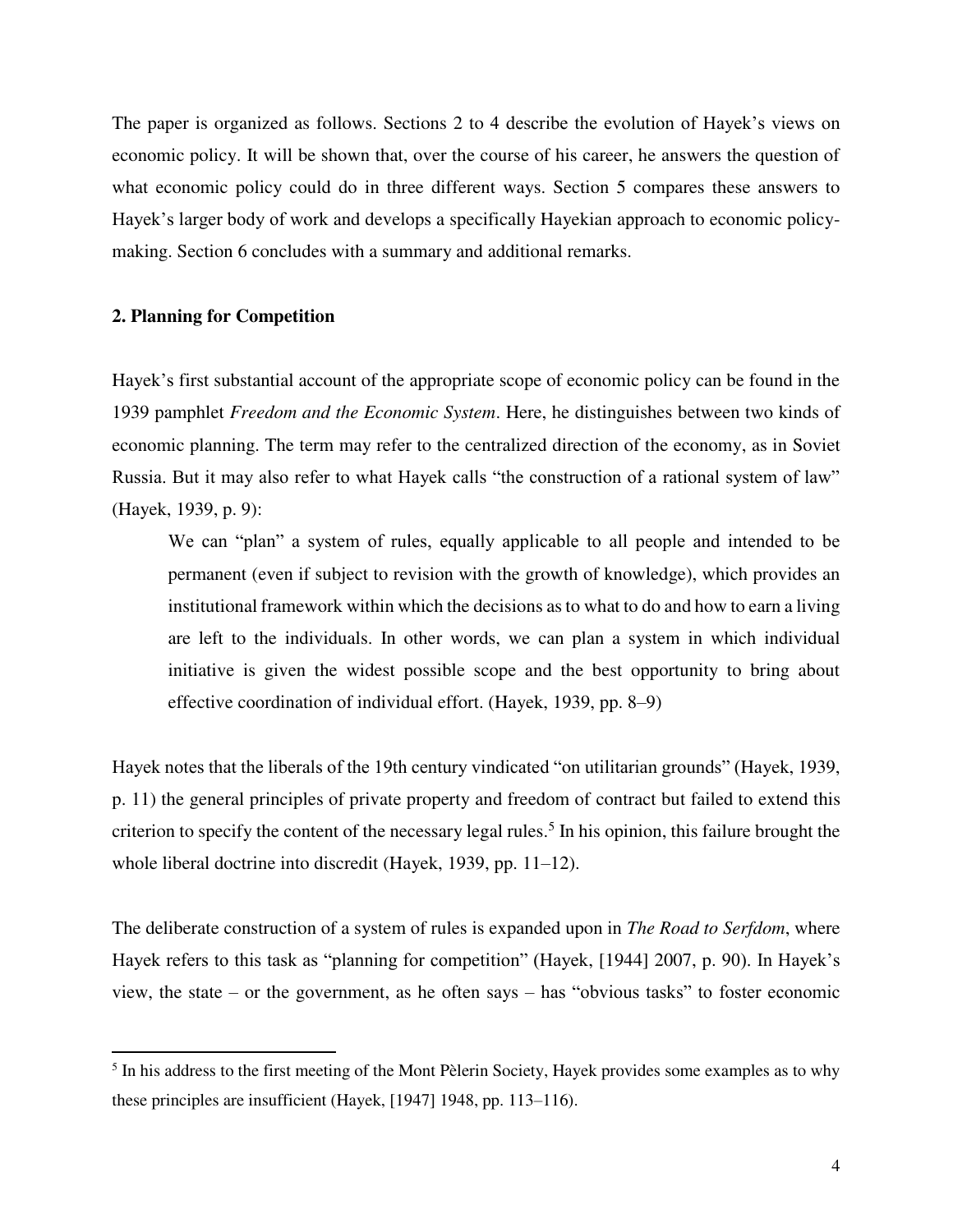activity, most importantly the handling of the monetary system and the prevention of monopoly power. Hayek also speaks of "less obvious" tasks in fields where state intervention has ambiguous effects (Hayek, [1944] 2007, p. 72).

Of the two obvious tasks, Hayek does not discuss monetary policy any further.<sup>6</sup> With regard to anti-monopoly policy, he emphasizes that the coordinating function of the price system requires the working of competition (Hayek, [1944] 2007, p. 95). However, the price system is endangered by the tendency of capitalist entrepreneurs to subvert competition – sometimes with the help of the state – as well as the problem of natural monopoly. Hayek sketches a solution to this issue, namely privatization combined with stringent price controls (Hayek, [1944] 2007, pp. 205–207).

An example of a less obvious task of the state is the provision of social security. Hayek argues in favor of a guaranteed social minimum to protect people from poverty (Hayek, [1944] 2007, p. 148).<sup>7</sup> Generally speaking, the scope of this category of task could be quite large. Hayek maintains that the state can intervene for three broad reasons: "To create conditions in which competition will be as effective as possible, to supplement it where it cannot be made effective" and to provide services that could not be rendered effectively to individuals (Hayek, [1944] 2007, p. 88).

The relative vagueness of Hayek's description was criticized by John Maynard Keynes, who noted that *The Road to Serfdom* does not provide a clear criterion to distinguish permissible from nonpermissible state interventions:

You admit here and there that it is a question of knowing where to draw the line. You agree that the line has to be drawn somewhere [between free-enterprise and planning], and that

<sup>6</sup> In an unpublished postscript to *The Road to Serfdom*, Hayek says on the issue: "I should like to add here that I attach great importance to the fact that such a monetary policy should be guided by known rules, that in the words of the late Henry Simons the issue of 'Rules versus Authority in Monetary Policy' should be decided as far as possible in favour of the former" (Hayek, 1948, p. 12). We thank the estate of F.A. Hayek for permission to quote from this document. For a modern treatment of rule-based monetary policy see Boettke et al. (2021).

 $<sup>7</sup>$  For details on Hayek's position see Schnellenbach (2019). For a discussion of how welfare states</sup> incorporating Hayekian insights might look in practice see Bergh (2020).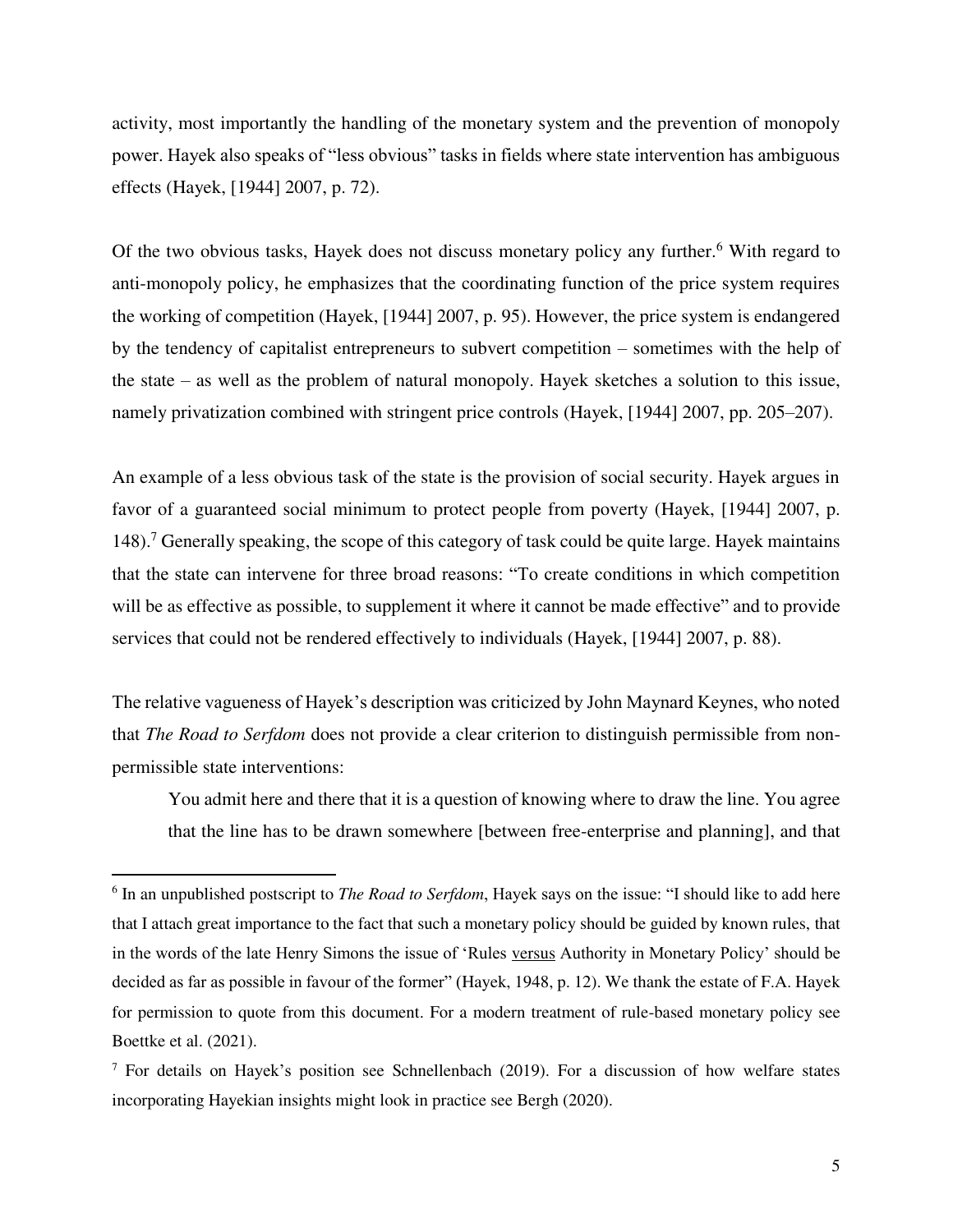the logical extreme is not possible. But you give us no guidance whatever as to where to draw it. In a sense this is shirking the practical issue. … As soon as you admit that the extreme is not possible, and that a line has to be drawn, you are, on your own argument, done for since you are trying to persuade us that as soon as one moves an inch in the planned direction you are necessarily launched on the slippery path which will lead you in due course over the precipice.<sup>8</sup> (Keynes, quoted in Boettke, 2018, p. 26 fn 5)

### **3. Legitimate State Action and the Rule of Law**

As pointed out by Jeremy Shearmur (1997), Hayek's subsequent work on the rule of law can be read as a direct answer to Keynes' criticism. In an essay entitled *The Meaning of Government Interference*, Hayek first puts forward the idea that legitimate state action is defined by the fact that it conforms to the principle of the rule of law (Hayek, [1950] 2022). This criterion is also the cornerstone of the policy discussions in *The Constitution of Liberty* (Hayek, [1960] 2011).

The rule of law is a normative criterion for good law. It is a "meta-legal doctrine" (Hayek, [1960] 2011, p. 311) that is not itself a law, but rather a description of what good law looks like. Hayek names three attributes which a law must possess in order to conform to the rule of law, namely generality, equality, and certainty (Hayek, [1960] 2011, pp. 315–317). This means that the law should not discriminate in favor of or against certain persons or groups, that it should apply equally to all, and that individuals should be able to predict whether the law affects them.

How does Hayek connect this legal principle to economic policy? He argues that there are two ways in which the state may intervene in the economy: through setting up general rules of conduct – which meet the rule of law standard – or through specific instructions and prohibitions (Hayek, [1960] 2011, pp. 329–330). According to Hayek, policy measures in the form of general rules are compatible with a liberal economic system, while specific instructions are not. Policy measures in the form of general rules could still be rejected on grounds of expediency (Hayek, [1960] 2011, p. 331).

<sup>8</sup> On the "slippery slope" argument at the heart of *The Road to Serfdom* see Caldwell (2011).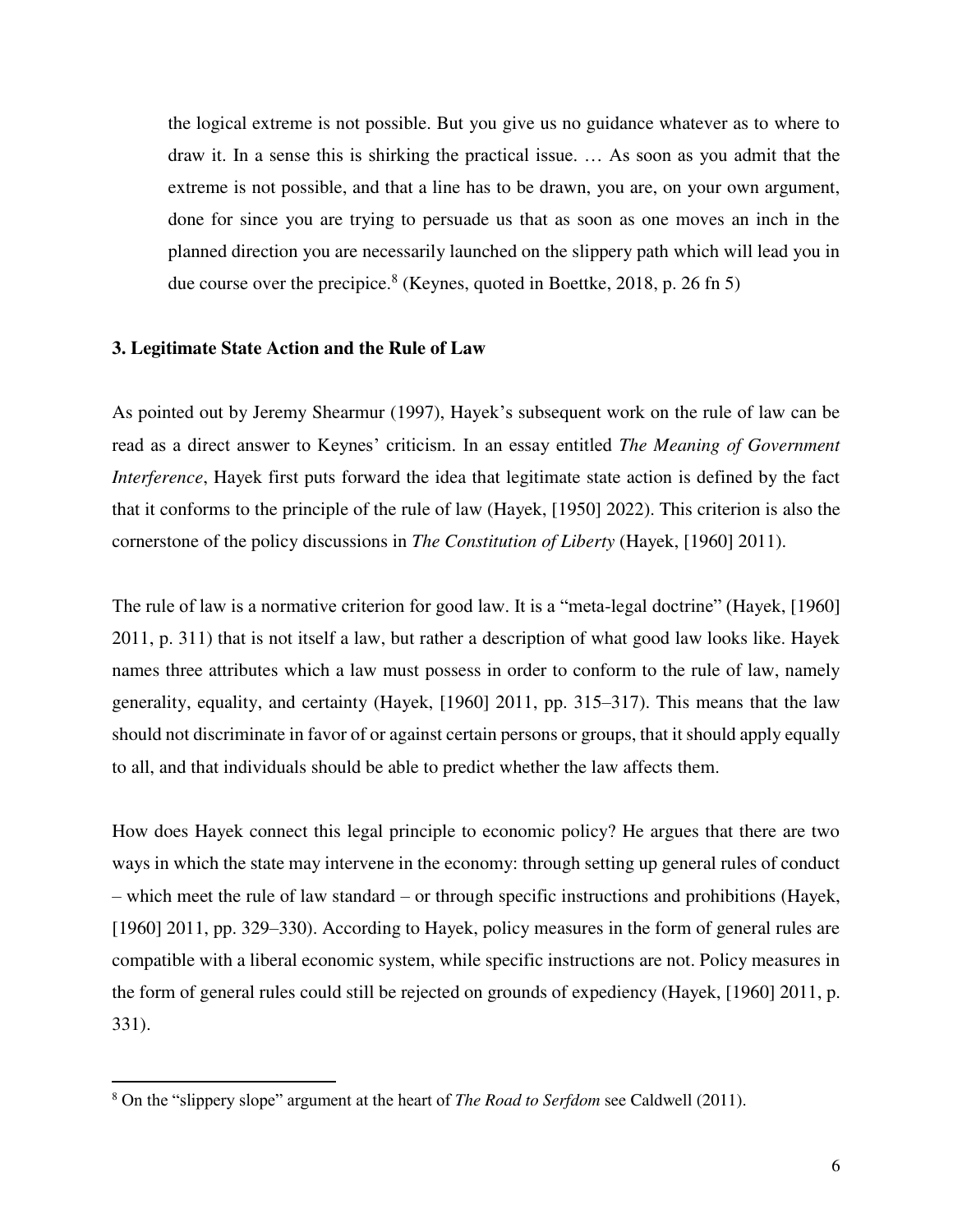Note that Hayek's criterion for permissible state intervention is concerned with the method of intervention, not its volume or specific aim:

A government that is comparatively inactive but does the wrong things may do much more to cripple the forces of a market economy than one that is more concerned with economic affairs but confines itself to actions which assist the spontaneous forces of the economy. (Hayek, [1960] 2011, p. 331)

Though the rule of law is a normative principle, Hayek stresses the fact that general rules of conduct are not only good – according to the liberal political creed – but that they are also efficient. As seen in the above quote, the positive argument in favor of general rules is that they enable the coordinating principle of spontaneous order, which in turn is associated with better economic performance (Hayek, 1945).

As Hayek sees it, "the range and variety of government action that is, at least in principle, reconcilable with a free system is … considerable" (Hayek, [1960] 2011, p. 340). Indeed, a significant part of *The Constitution of Liberty* is devoted to the discussion of various economic and social policies. In line with *The Road to Serfdom*, monetary policy is presented as a core responsibility of the state. While Hayek identifies government monopoly on money as a potential cause of inflation and contemplates the advantages of rule-based monetary policy, he concludes that there is no clear alternative to the current setup (Hayek, [1960] 2011, pp. 451–465).

In contrast to *The Road to Serfdom*, Hayek omits competition policy because he has become convinced that it does not "possess the importance commonly attached to it" (Hayek, [1960] 2011, p. 381). More specifically, he opposes discretionary competition policy, stating that private market power has only "transitory and temporary character" (Hayek, [1960] 2011, p. 383).<sup>9</sup> Also omitted are the fields of fiscal and stabilization policy (Hayek, [1960] 2011, pp. 380–381).

<sup>&</sup>lt;sup>9</sup> This may be related to Hayek's view, first expressed in 1946, that competition is a dynamic process, while the equilibrium notion of perfect competition is unsuitable for regulation (Hayek, [1946] 1948b).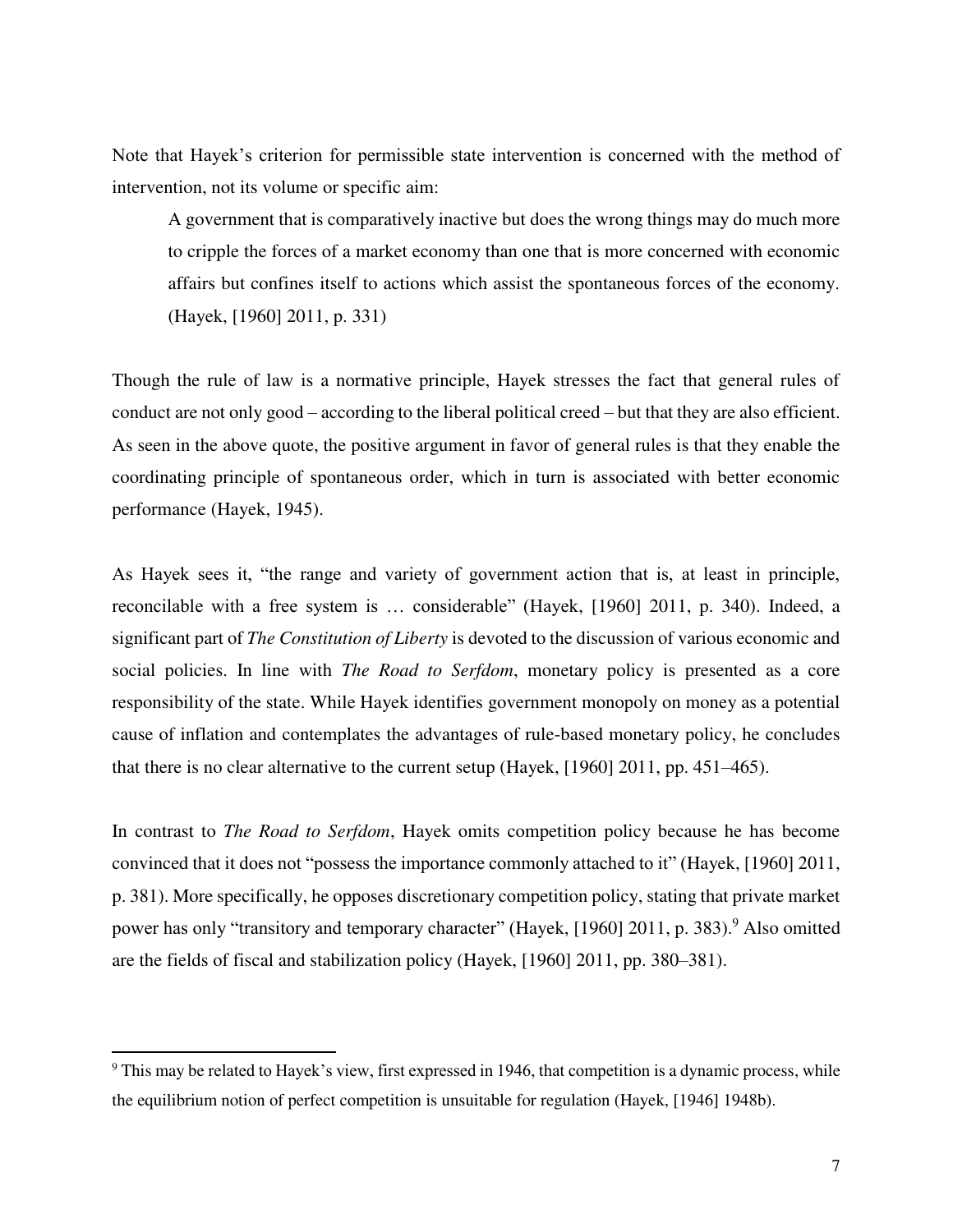The rule of law criterion appears to be a straightforward way to delineate legitimate state action. In practice, its interpretation is less clear. For example, it is plausible to argue that the provision of (quasi)public goods such as roads is compatible with the rule of law criterion because they affect citizens in a similar manner (Hayek, [1960] 2011, pp. 332–333). However, Hayek also believes that the rule of law allows for publicly funded theaters (Hayek, [1960] 2011, pp. 375–376), which seems like a rather arbitrary decision in favor of a particular form of entertainment.

# **4. The Spontaneous Order of the Market and the Evolution of Rules**

The policy recommendations of *The Road to Serfdom* and *The Constitution of Liberty* are based on the presupposition that the rule framework of economic activity is the subject of deliberate choice. In other words, Hayek assumes that the conditions under which the spontaneous order of the market comes about<sup>10</sup> can be consciously shaped or even designed.

Hayek's position changes significantly with *Law, Legislation and Liberty* and the introduction of his theory of cultural evolution.<sup>11</sup> He now argues that market-supporting legal rules are themselves the result of a process of spontaneous ordering. This claim is contained in the distinction between two kinds of law, *nomos* and *thesis*. *Nomos* conforms to the rule of law criteria and has also developed in an evolutionary manner, while *thesis* aims at achieving particular results and is also deliberately set. A notable example of *nomos* is the English common law, which was created by judges in a case-by-case manner (Hayek, 1973, pp. 94–144).

In essence, Hayek maintains that the rule of law framework favored by him emerges spontaneously and without the need for outside intervention. While he concedes that existing rules can be

 $10$  On the importance of a rule framework for the existence of a spontaneous order see Hayek (1964).

 $11$  At its most basic, this theory posits that the prevalence of certain rules can be explained by the fact that they contributed to the survival of a particular group. See Caldwell (2002).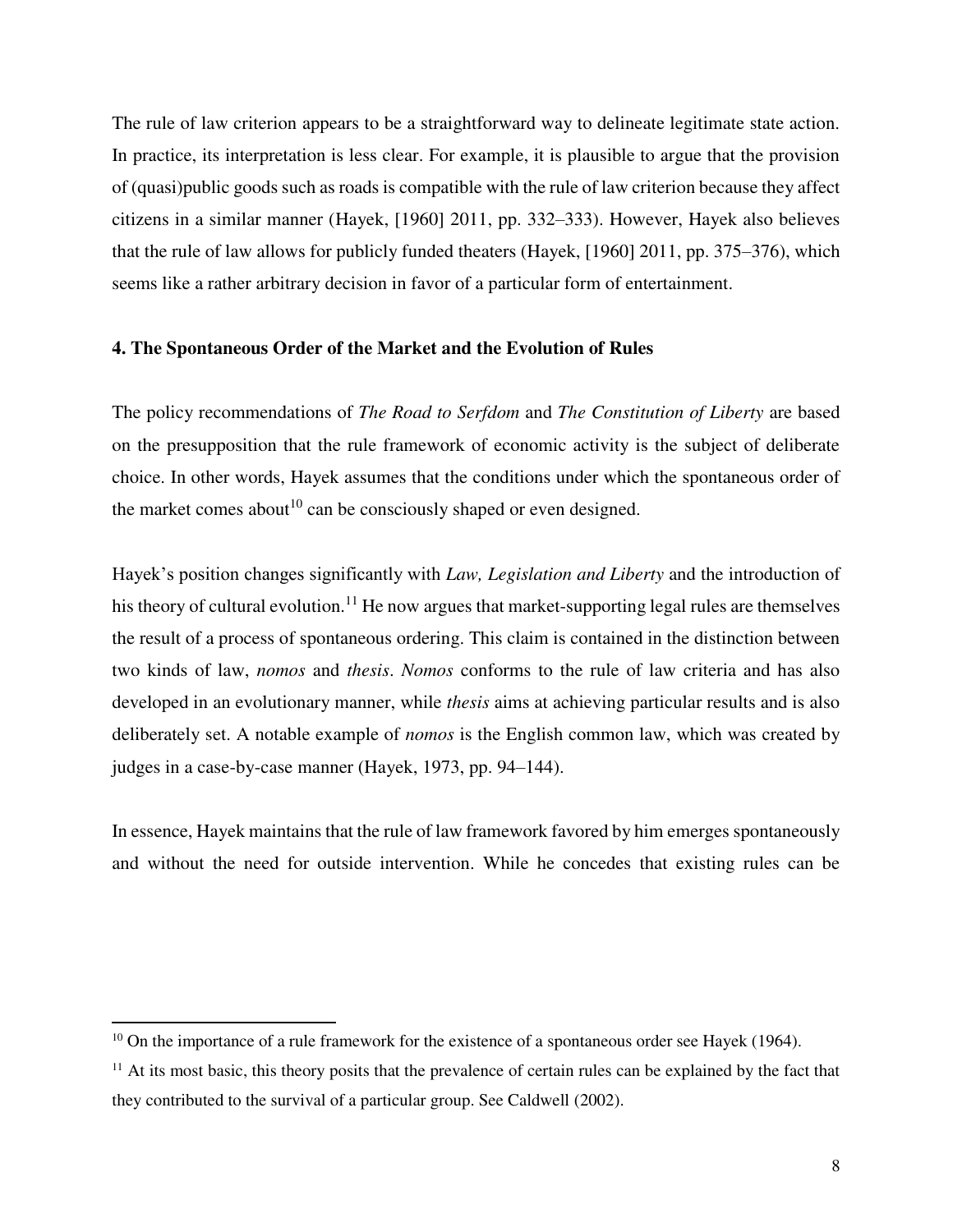improved more or less by decisions of judges or "even the occasional intervention of a legislator" (Hayek, 1973, p. 100), these kinds of improvements are secondary to the evolutionary process.<sup>12</sup>

If a liberal social order arises in this way, what role remains for the state? Hayek's evolutionary theory suggests that the state cannot create the institutional conditions under which markets work best. It can merely provide services to supplement the workings of markets. There are two categories of legitimate state activity, namely the enforcement of spontaneously grown rules and the rendering of "services which the spontaneous order cannot produce adequately" (Hayek, 1973, p. 48). In terms of the categories defined above, Hayek clarifies that all state activity belongs to the realm of *thesis*, regardless of whether legislation takes the form of general rules of conduct (Hayek, 1973, pp. 126–128). Indeed, he posits that not even constitutional law qualifies as *nomos* (Hayek, 1973, pp. 134–136).

Another significant change in *Law, Legislation and Liberty* concerns the approach to monetary policy. In the third volume, Hayek recommends abolishing the government monopoly on money and replacing it with a system of privately-issued competing currencies (Hayek, 1979, pp. 57–59). For the details of this plan he refers to his then recent book *The Denationalisation of Money* (Hayek, 1978).

As for the services which the market cannot produce, this refers to the provision of public goods, and relatedly, the need to counteract negative externalities (e.g., environmental pollution). Even in his later writings, Hayek allows for this type of state activity (Hayek, 1979, pp. 41–64). He notes that this fact distinguishes him from advocates of a "minimal state" (Hayek, 1979, p. 41) such as his teacher Ludwig von Mises.<sup>13</sup> However, Hayek's remark also indicates that, at this point, his position on the scope of economic policy is actually rather similar to Mises.

 $12$  On the possibility that the common law may develop in a direction that is undesirable see Hayek (1973, pp. 88–89) and the discussion by Schaefer (2019). The difficulty of improving spontaneously grown rules is noted e.g. in Hayek ([1964] 1967, p. 92).

<sup>&</sup>lt;sup>13</sup> On the function of the state, Mises says: "As the liberal sees it, the task of the state consists solely and exclusively in guaranteeing the protection of life, health, liberty, and private property against violent attacks. Everything that goes beyond this is an evil" (Mises, [1962] 2005, p. 30).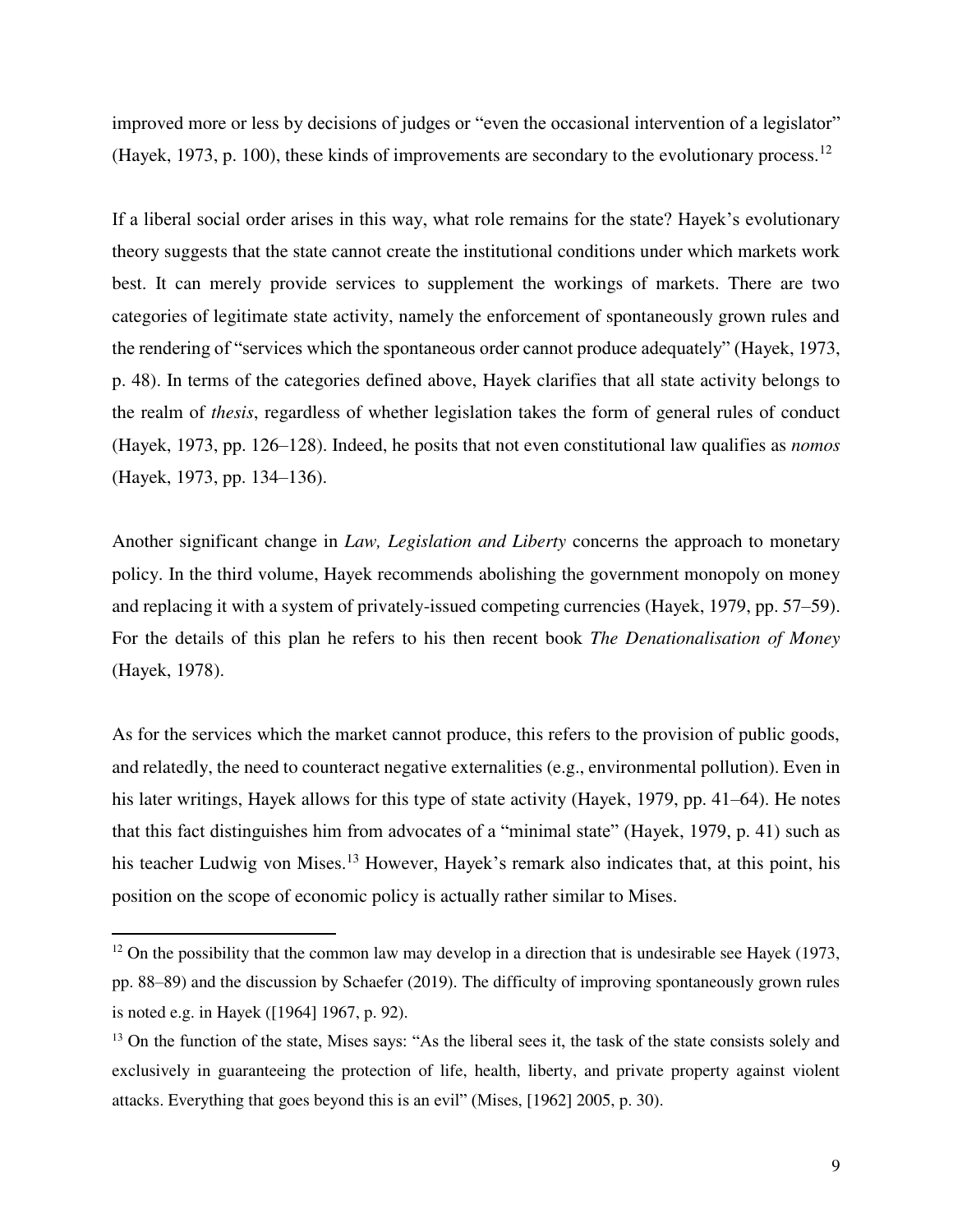## **5. Hayekian Economic Policy: A Proposal**

We have seen that, throughout his career, Hayek has given three different answers to the question of the appropriate role of the state in economic policy-making. First, he argues that the state should provide a framework for competitive markets. Second, he proposes to employ the rule of law criteria to distinguish permissible from non-permissible state interventions. Third, he rejects deliberate legislation, essentially moving closer to the Misean idea of a minimal state.

At this point, it seems worthwhile to compare these answers to Hayek's larger body of work. Its overarching theme is usually considered to be the so-called knowledge problem (Rajagopalan and Rizzo, 2017; Vanberg, 2017). According to Viktor Vanberg, two aspects of the problem can be distinguished. Firstly, it refers to the limited knowledge and foresight of individuals. Secondly, it refers to the dispersed nature of knowledge in society (Vanberg, 2017, p. 32).

From a Hayekian perspective, individual knowledge is limited because people have limited information processing capabilities and live in a world of structural uncertainty.<sup>14</sup> This applies to all individuals, including policy-makers (Scheall, 2020).<sup>15</sup> Knowledge is dispersed because the best use of available resources is known only to the individual members of society.<sup>16</sup> This suggests the need to coordinate individual actions, preferably via a decentralized and self-organizing process – i.e., the spontaneous order of competitive markets.

A Hayekian approach to economic policy needs to take into account both aspects of the knowledge problem. Such an approach should therefore meet two criteria. It needs to be modest in the sense

<sup>&</sup>lt;sup>14</sup> On Hayek's behavioral assumptions, which are reminiscent of Herbert Simon's concept of bounded rationality, see Dold and Lewis (2022).

<sup>&</sup>lt;sup>15</sup> For empirical evidence on the cognitive limitations and biases of policy-makers see Schnellenbach and Schubert (2015).

<sup>&</sup>lt;sup>16</sup> Specifically, the kind of knowledge that is dispersed in society is "the knowledge of the particular" circumstances of time and place" (Hayek, 1945, p. 521), not scientific knowledge.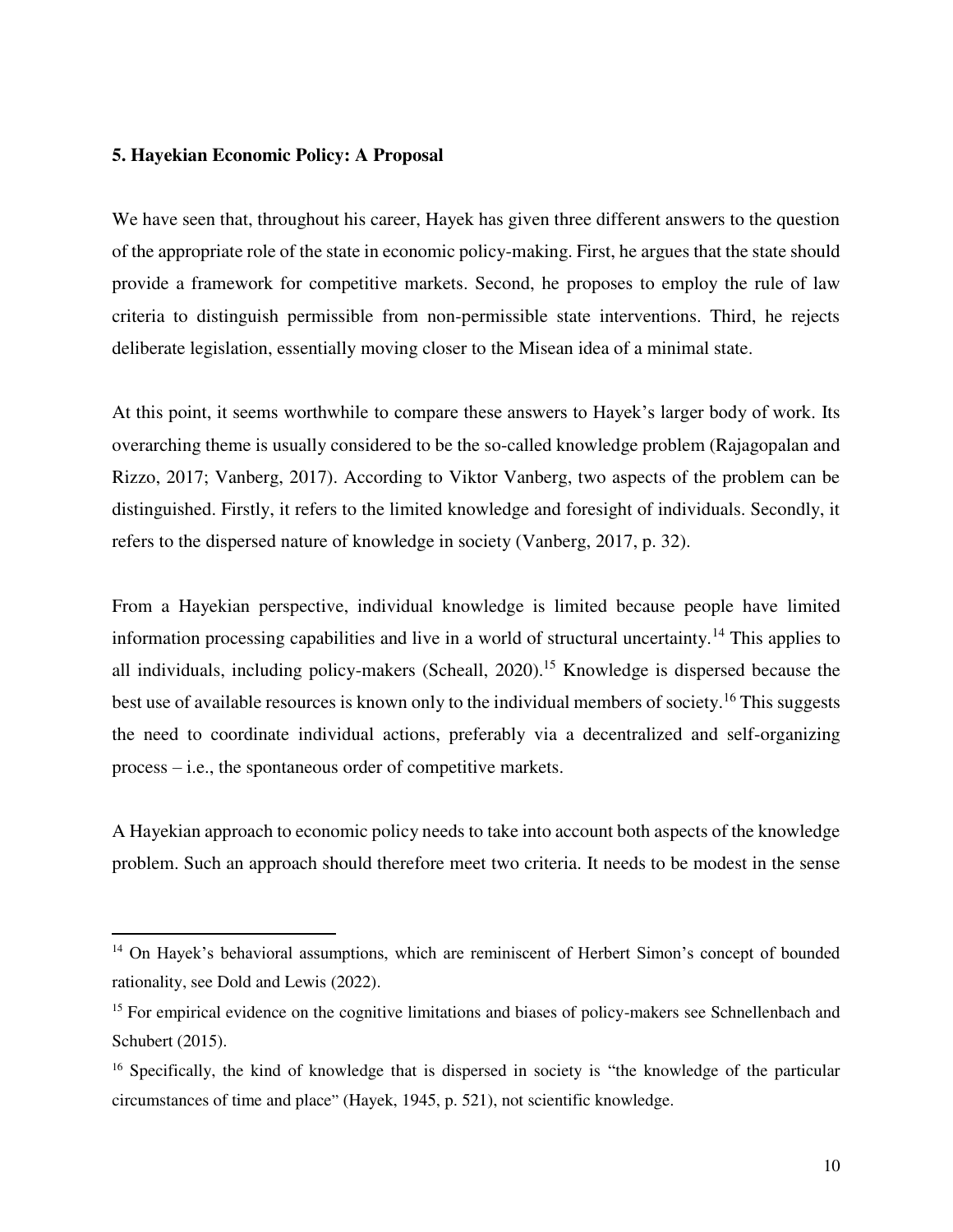that it reduces the epistemological burden placed on policy-makers, and it needs to be conducive to the existence of a spontaneous order.

In terms of the knowledge requirements for policy-makers, it would be optimal to reduce the function of the state to enforcing spontaneously grown rules. It is, however, less clear that this arrangement would be conducive to the spontaneous order of the market. As John Gray has argued, we should be skeptical of Hayek's (1973) claim that market-supporting legal rules will appear spontaneously:

The truth is precisely the contrary: except in the context of a legal framework that guarantees voluntary exchange, there is no reason to suppose that spontaneous orders will be beneficent. … Nor … is there any reason to suppose that the unplanned evolution of legal systems will systematically favour market institutions as systems of voluntary exchanges. (Gray, 1994, p. 37)

Indeed, there is little empirical evidence to suggest that, left to their own devices, legal systems develop the way that Hayek envisions (Epstein, 2017, pp. 417–422). Thus, rather than waiting for the appropriate rules to emerge, Hayekian economic policy should aim to consciously create the conditions under which spontaneous ordering processes work best.<sup>17</sup>

When creating these conditions, how can we account for the limited knowledge and foresight of policy-makers? This brings us to Hayek's distinction between two ways in which the state may intervene in the economy: through setting up general rules of conduct or through specific instructions and prohibitions (Hayek, [1960] 2011, pp. 329–330).<sup>18</sup>

<sup>&</sup>lt;sup>17</sup> Even in his later works, Hayek acknowledges the possibility of this: "While the rules on which a spontaneous order rests, may also be of spontaneous origin, this need not always be the case. … It is at least conceivable that the formation of a spontaneous order relies entirely on rules that were deliberately made" (Hayek, 1973, p. 45).

<sup>&</sup>lt;sup>18</sup> A special case which will not be discussed here are the interventions described today as "libertarian" paternalism", or nudging. On the importance of the Hayekian knowledge problem in this context see Sunstein (2021) as well as Rizzo and Whitman (2021).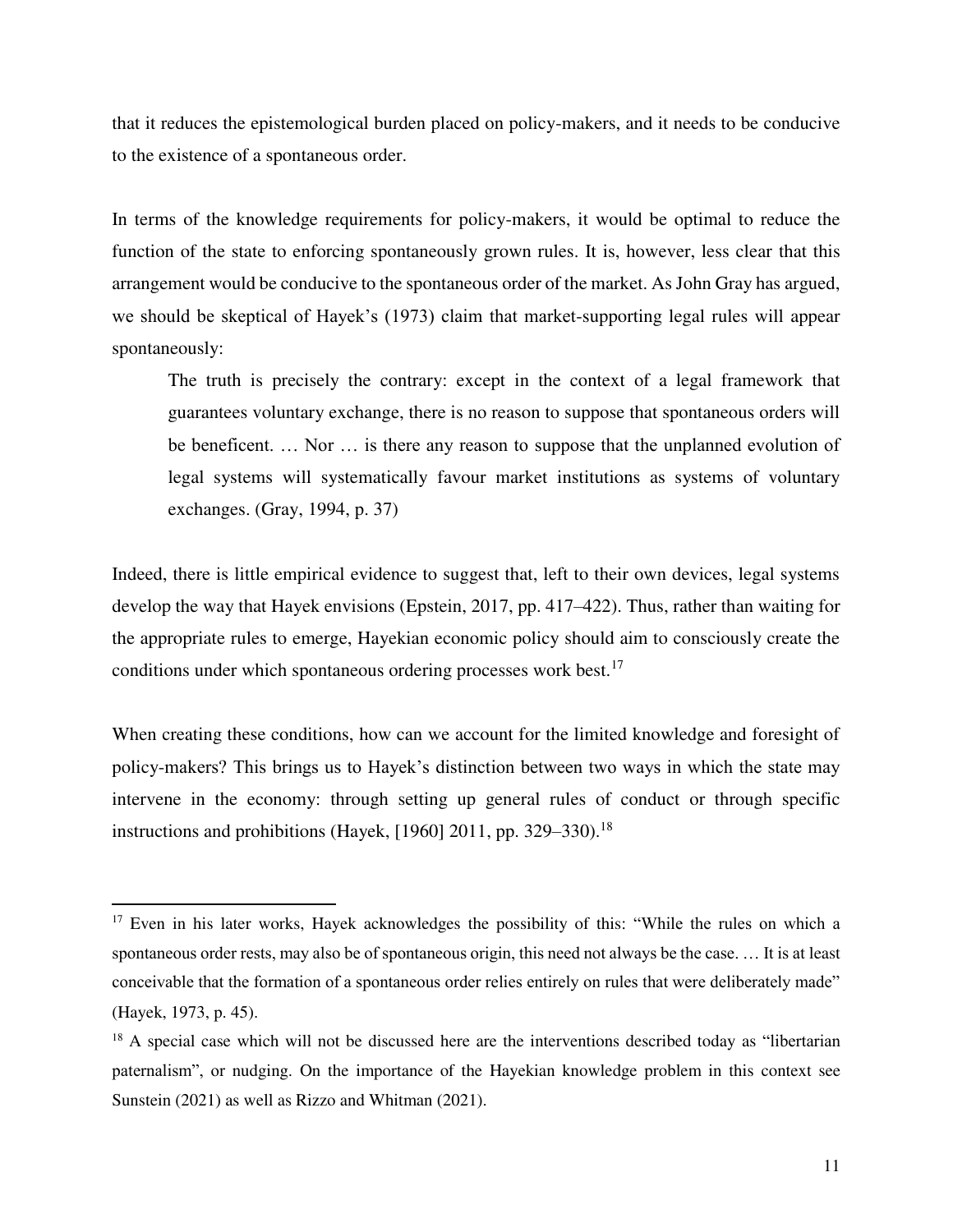Clearly, state intervention through specific instructions and prohibitions requires substantially more knowledge on the part of policy-makers than intervention through rule-making. In choosing the rule framework of the spontaneous market process, the policy-maker does not need to anticipate the results of individual measures. She merely needs to know which "rules of the game" are associated with overall beneficial outcomes. Hayek was optimistic about the possibility of obtaining this kind of knowledge:

Contrary to a widely held opinion, economic theory has much of importance to say about the effectiveness of different kinds of economic systems ... [and] it has comparatively little to say on the concrete effects of particular measures in given circumstances. We know the general character of the self-regulating forces of the economy and the general conditions in which these forces will function or not function, but we do not know all the particular circumstances to which they bring about an adaptation. (Hayek, [1963] 1967, p. 263)

We propose that a Hayekian approach to economic policy should aim to improve economic outcomes indirectly by improving the framework of general rules that guide individual behavior. Such an approach could be referred to as "government by rules", an expression which Hayek himself occasionally uses (e.g., Hayek, [1946] 1948a, p. 19). The concept corresponds to that of *Ordnungspolitik*, a key idea of the German neoliberal movement (Eucken, 1952). Both concepts can be contrasted with discretionary interventions.

Hayekian economic policy would "intervene" in the economy by setting up general rules of conduct, thus accounting for the limited knowledge of policy-makers. The goal of these interventions would be to facilitate spontaneous ordering processes that take advantage of the dispersed knowledge of all members of society. The degree to which a policy serves to coordinate individual actions would be a major determinant of the "goodness" of this policy.<sup>19</sup>

Such an approach would be in line with Hayek's ambition – from *The Road to Serfdom* – to construct a rational framework for economic activity. However, individual rules would need to comply with the rule of law criteria as put forward in *The Constitution of Liberty*. In addition,

 $19$  On coordination as a criterion for the evaluation of economic policy see Kirzner (1998).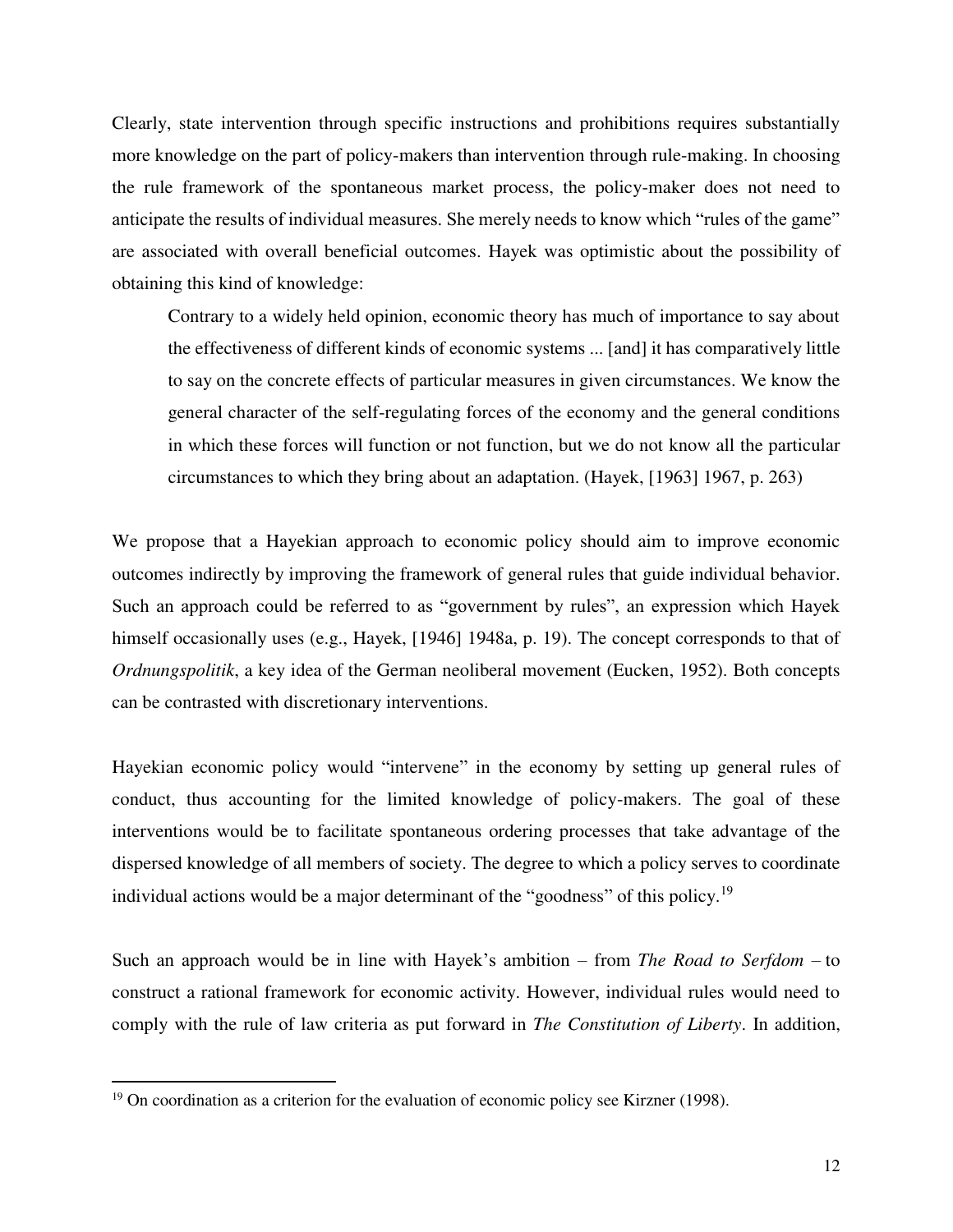policy-makers would have to consider the utility or expediency of the rule in question. While their discretionary power would be restricted, policy-makers would have a much more active role in shaping competitive markets than suggested in *Law, Legislation and Liberty*. 20

Consider the example of environmental regulation to reduce Greenhouse gas (GHG) emissions.<sup>21</sup> The regulation of this pollution externality is clearly within the purview of legitimate state action as described by Hayek (1979). Today's policy-makers have a number of different policy instruments at their disposal to help reduce GHG emissions (see Metcalf, 2019).

According to our proposal, a Hayekian approach to this issue would consider both aspects of the knowledge problem discussed above. Firstly, the approach would make use of the ordering principle of spontaneous order to account for the fact that knowledge is dispersed in society. Thus, it would favor market-based instruments over the direct regulation of GHG emissions or subsidies for "clean" technologies. Market-based instruments such as carbon taxes and cap-and-trade systems are designed to elicit changes in production and consumption by putting a price on emissions. Either the optimal amount of emissions (carbon tax) or the optimal price of emissions (cap-and-trade) will be determined by the market. This type of regulation also provides clear incentives for the emergence of low-carbon innovation.

Secondly, a Hayekian approach would have to be sufficiently general to account for the limited knowledge of policy-makers. In the context of our example, generality means that different sources of emissions must be subject to the same price. An economy-wide price for emissions is important to avoid difficult-to-anticipate leakage effects and to encourage innovation in all polluting sectors. The Hayekian recommendation deviates from existing carbon taxes and cap-and-trade systems, which target specific industries. While there are political reasons for this kind of implementation, the Hayekian approach suggests that environmental regulation should conform to the rule of law.

֦

<sup>&</sup>lt;sup>20</sup> For a similar proposal, incorporating additional insights from Austrian economics, see the "marketprocess policy programme" put forward by Harper (2003).

 $21$  This example was inspired by the discussion of environmental regulation in Buchanan and Congleton (1998, pp. 64–65).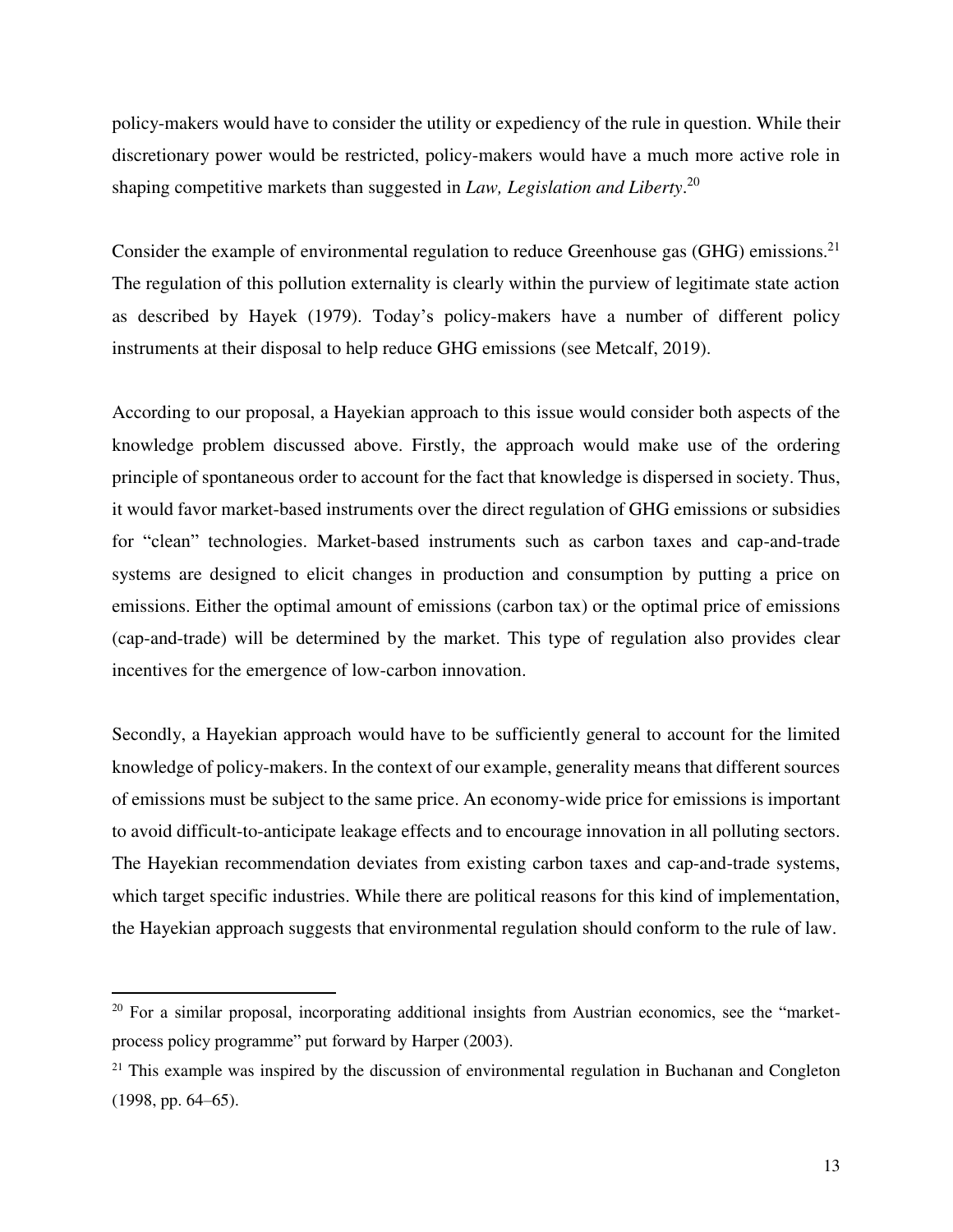# **6. Conclusion**

What is the appropriate role of the state in economic policy-making? Our paper shows that Hayek, rather than simply being a proponent of *laissez-faire*, gives three different answers to this problem. First, he argues that the state should provide a legal framework for competitive markets. Second, in response to criticism by Keynes, he proposes to employ the rule of law criteria – generality, equality, and certainty – to distinguish permissible from non-permissible state interventions. Third, he rejects deliberate legislation and moves much closer to the Misean idea of a minimal state.

The paper considers these answers in light of Hayek's broader oeuvre, in particular the overarching theme of knowledge. Based on his analysis of the knowledge problem, we contend that a Hayekian approach to economic policy should have two objectives: To reduce the epistemological burden placed on policy-makers and to make use of spontaneous ordering processes.

Consequently, we propose that "Hayekian economic policy" should focus on improving the framework of general rules that guide individual behavior, rather than bringing about certain results by direct intervention. Using the example of environmental regulation to constrain GHG emissions, we demonstrate how the two objectives of Hayekian economic policy can be utilized to assess and inform real-world policy.

While this paper highlights what might be considered inconsistencies in Hayek's views on economic policy, our principal message is that his work contains important arguments in favor of a particular approach to policy-making – government by rules – that takes into account both the limited knowledge of policy-makers and the fact that knowledge is dispersed among the members of society.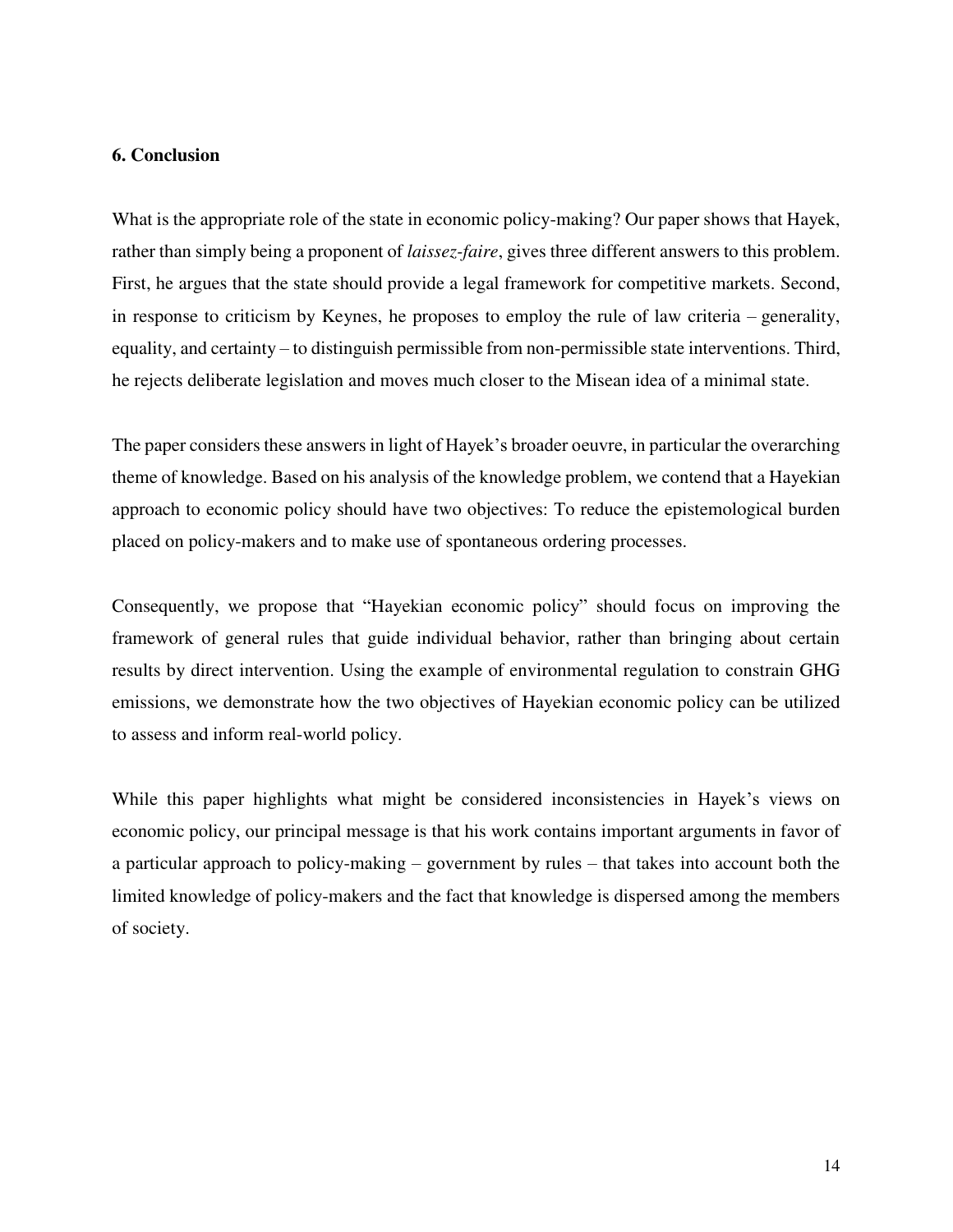# **References**

Barry, N.P., 1979. Hayek's Social and Economic Philosophy. London: Macmillan.

Bergh, A., 2020. Hayekian Welfare States: Explaining the Coexistence of Economic Freedom and Big Government. Journal of Institutional Economics 16, 1–12.

Boettke, P.J., 2018. F.A. Hayek: Economics, Political Economy and Social Philosophy. London: Palgrave Macmillan.

Boettke, P.J., Salter, A.W., Smith., D.J., 2021. Money and the Rule of Law: Generality and Predictability in Monetary Institutions. Cambridge: Cambridge University Press.

Bowles, S., Kirman, A., Sethi, R., 2017. Retrospectives: Friedrich Hayek and the Market Algorithm. Journal of Economic Perspectives 31, 215–230.

Buchanan, J.M., 1954. Individual Choice in Voting and the Market. Journal of Political Economy 62, 334–343.

Buchanan, J.M., Congleton, R.D., 1998. Politics by Principle, Not Interest: Toward Nondiscriminatory Democracy. Cambridge: Cambridge University Press.

Caldwell, B., 2002. Hayek and Cultural Evolution. In: Mäki, U. (Ed.). Fact and Fiction in Economics: Models, Realism and Social Construction. Cambridge: Cambridge University Press, 285–303.

Caldwell, B., 2004. Hayek's Challenge: An Intellectual Biography of F.A. Hayek. Chicago: University of Chicago Press.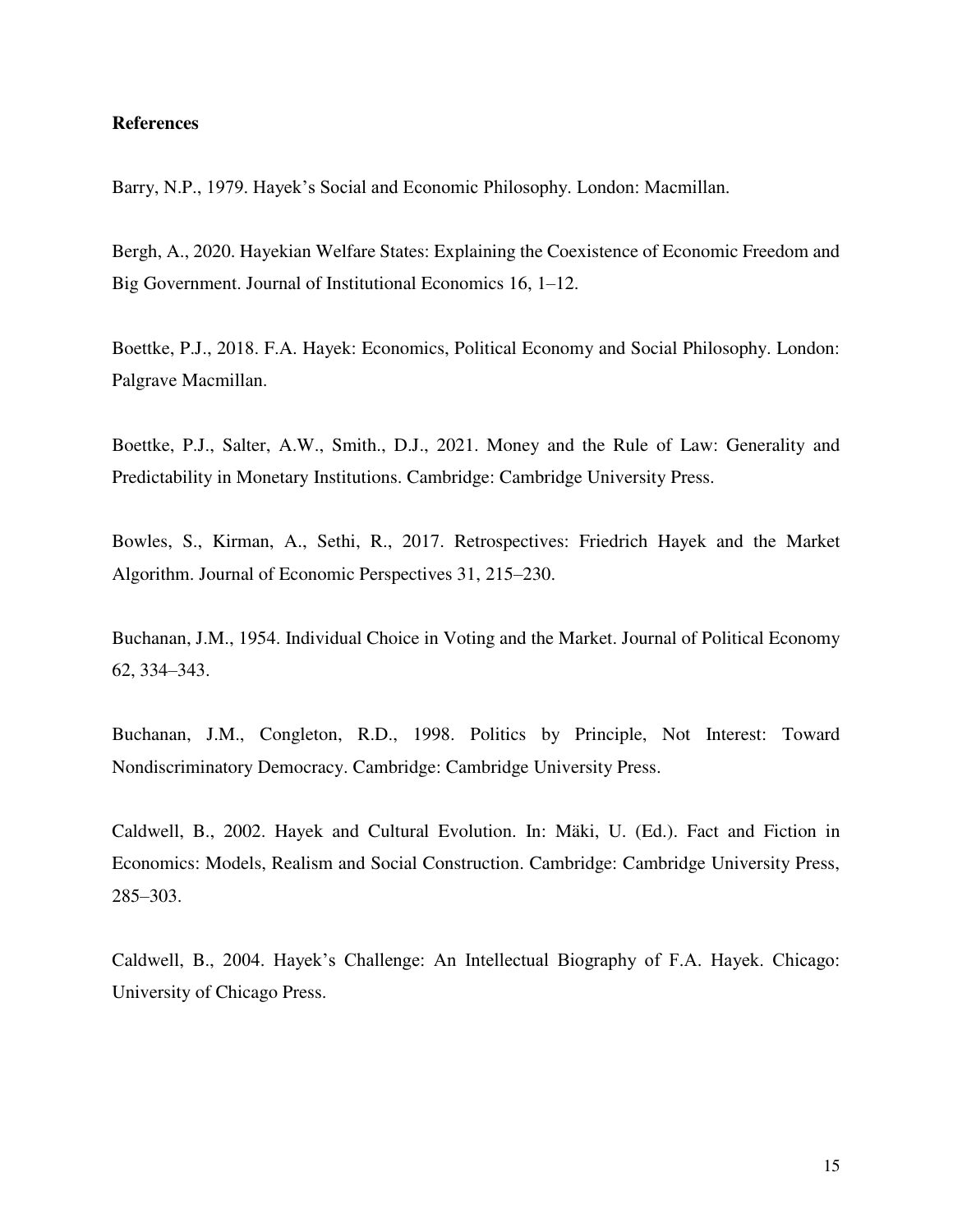Caldwell, B., 2011. Hayek on Socialism and on the Welfare State. A Comment on Farrant and McPhail's "Does F.A. Hayek's Road to Serfdom Deserve to Make a Comeback?" Challenge 54, 82–97.

Dold, M., Lewis, P., 2022. F. A. Hayek on the Political Economy of Endogenous Preferences: An Historical Overview and Contemporary Assessment. Forthcoming in: Journal of Economic Behavior and Organization.

Epstein, R., 2017. Hayek's Constitution of Liberty – A Guarded Retrospective. Review of Austrian Economics 30, 415–446.

Eucken, W., 1952. Grundsätze der Wirtschaftspolitik. Tübingen: J.C.B. Mohr (Paul Siebeck).

Farrant, A., McPhail, E., 2010. Does F.A. Hayek's *Road to Serfdom* Deserve to Make a Comeback? Challenge 53, 96–120.

Gray, J., 1994. Hayek, Spontaneous Order and the Post-Communist Societies in Transition. In: Frei, C., Nef, R. (Eds.). Contending with Hayek: On Liberalism, Spontaneous Order and the Post-Communist Societies in Transition. London: Peter Lang, 29–48.

Grocott, C., 2015. Compromising Liberty: Friedrich Hayek's The Road to Serfdom in Practice. Economy and Society 44, 140–164.

Harper, D.A., 2003. Foundations of Entrepreneurship and Economic Development. London: Routledge.

Hayek, F.A., 1933. The Trend of Economic Thinking. Economica 40, 121–137.

Hayek, F.A., 1939. Freedom and the Economic System. Chicago: University of Chicago Press.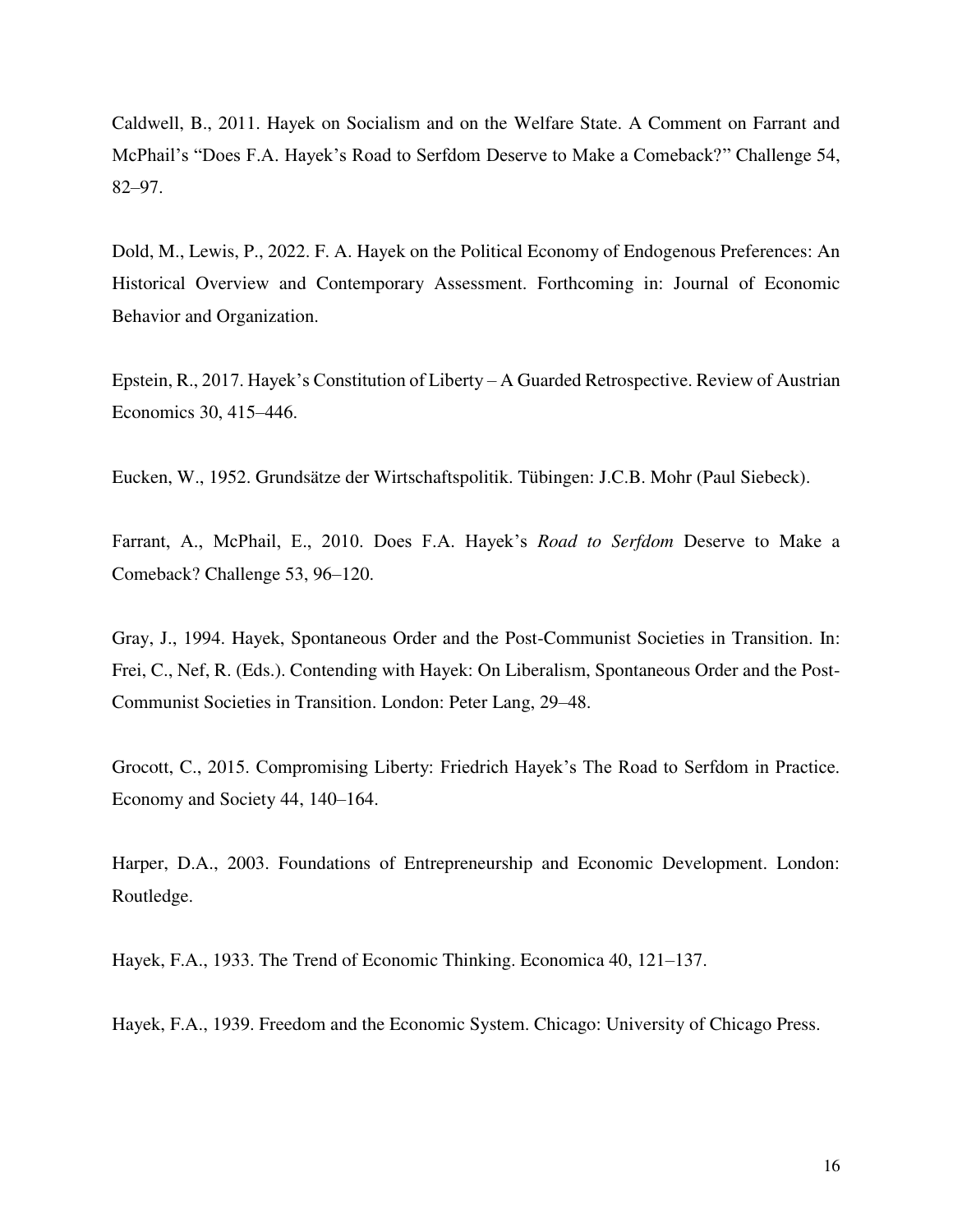Hayek, F.A., [1944] 2007. The Road to Serfdom. In: Caldwell, B. (Ed.). The Collected Works of F.A. Hayek, Vol. 2. Chicago: University of Chicago Press.

Hayek, F.A., 1945. The Use of Knowledge in Society. American Economic Review 35, 519–530.

Hayek, F.A., [1946] 1948a. Individualism: True and False. In: Hayek, F.A. (Ed.). Individualism and Economic Order. Chicago: University of Chicago Press, 1–33.

Hayek, F.A., [1946] 1948b. The Meaning of Competition. In: Hayek, F.A. (Ed.). Individualism and Economic Order. Chicago: University of Chicago Press, 92–106.

Hayek, F.A., [1947] 1948. "Free" Enterprise and Competitive Order. In: Hayek, F.A. (Ed.). Individualism and Economic Order. Chicago: University of Chicago Press, 107–118.

Hayek, F.A., 1948. Postscript. Hayek Papers, Box 106, Folder 8, Hoover Institution Archives.

Hayek, F.A., [1950] 2022. The Meaning of Government Interference. Forthcoming in: Lewis, P. (Ed.). Essays on Liberalism and the Economy. The Collected Works of F.A. Hayek, Vol. 18. Chicago: University of Chicago Press.

Hayek, F.A., [1960] 2011. The Constitution of Liberty. In: Hamowy, R. (Ed.). The Collected Works of F.A. Hayek, Vol. 17. Chicago: University of Chicago Press.

Hayek, F.A., [1963] 1967. The Economy, Science, and Politics. In: Hayek, F.A. (Ed.). Studies in Philosophy, Politics and Economics. Chicago: University of Chicago Press, 251–269.

Hayek, F.A., 1964. Kinds of Order in Society. New Individualist Review 3, 457–466.

Hayek, F.A., [1964] 1967. Kinds of Rationalism. In: Hayek, F.A. (Ed.). Studies in Philosophy, Politics and Economics. Chicago: University of Chicago Press, 82–95.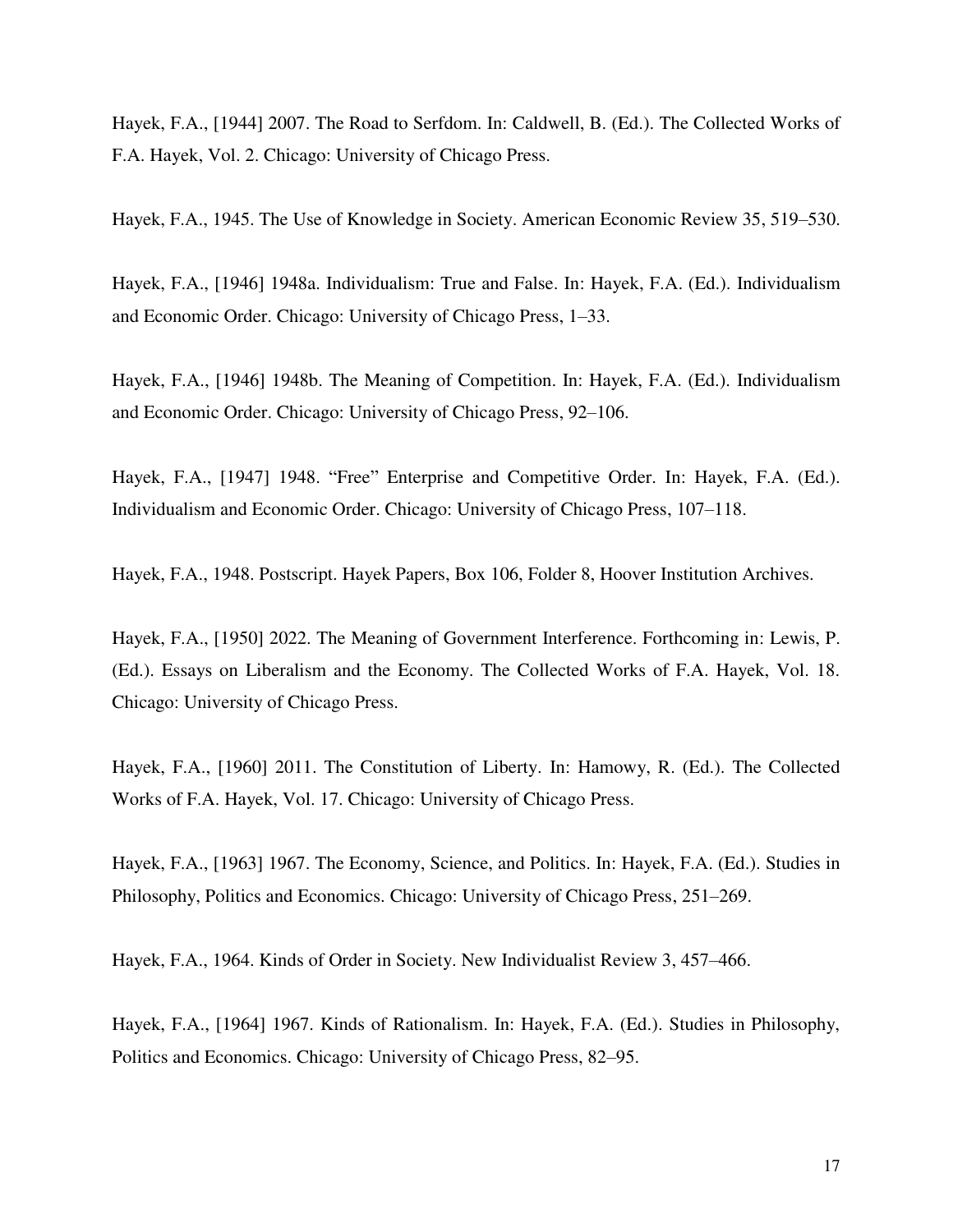Hayek, F.A., 1973. Law, Legislation and Liberty, Vol. 1: Rules and Order. Chicago: University of Chicago Press.

Hayek, F.A., 1978. The Denationalisation of Money: The Argument Refined, 2nd ed. London: Institute of Economic Affairs.

Hayek, F.A., 1979. Law, Legislation and Liberty, Vol. 3: The Political Order of a Free People. Chicago: University of Chicago Press.

Kirzner, I.M., 1998. Coordination as a Criterion for Economic "Goodness." Constitutional Political Economy 9, 289–301.

Lippmann, W., 1937. An Inquiry into the Principles of the Good Society. Boston: Little, Brown and Co.

Metcalf, G.E., 2019. On the Economics of a Carbon Tax for the United States. Brookings Papers on Economic Activity Spring 2019, 405–484.

Mises, L., [1962] 2005. Liberalism: The Classical Tradition. Indianapolis: Liberty Fund.

Rajagopalan, S., Rizzo, M.J., 2017. Austrian Perspectives in Law and Economics. In: Parisi, F. (Ed.). Oxford Handbook of Law and Economics, Vol. 1. Oxford: Oxford University Press, 268– 287.

Reinhoudt, J., Audier, S. (Eds.), 2018. The Walter Lippmann Colloquium. The Birth of Neo-Liberalism. Basingstoke: Palgrave Macmillan.

Rizzo, M.J., Whitman, G., 2021. The Unsolved Hayekian Knowledge Problem in Behavioral Economics. Forthcoming in: Behavioural Public Policy. DOI: https://doi.org/10.1017/bpp.2021.18

Robbins, L., 1937. Economic Planning and International Order. London: Macmillan.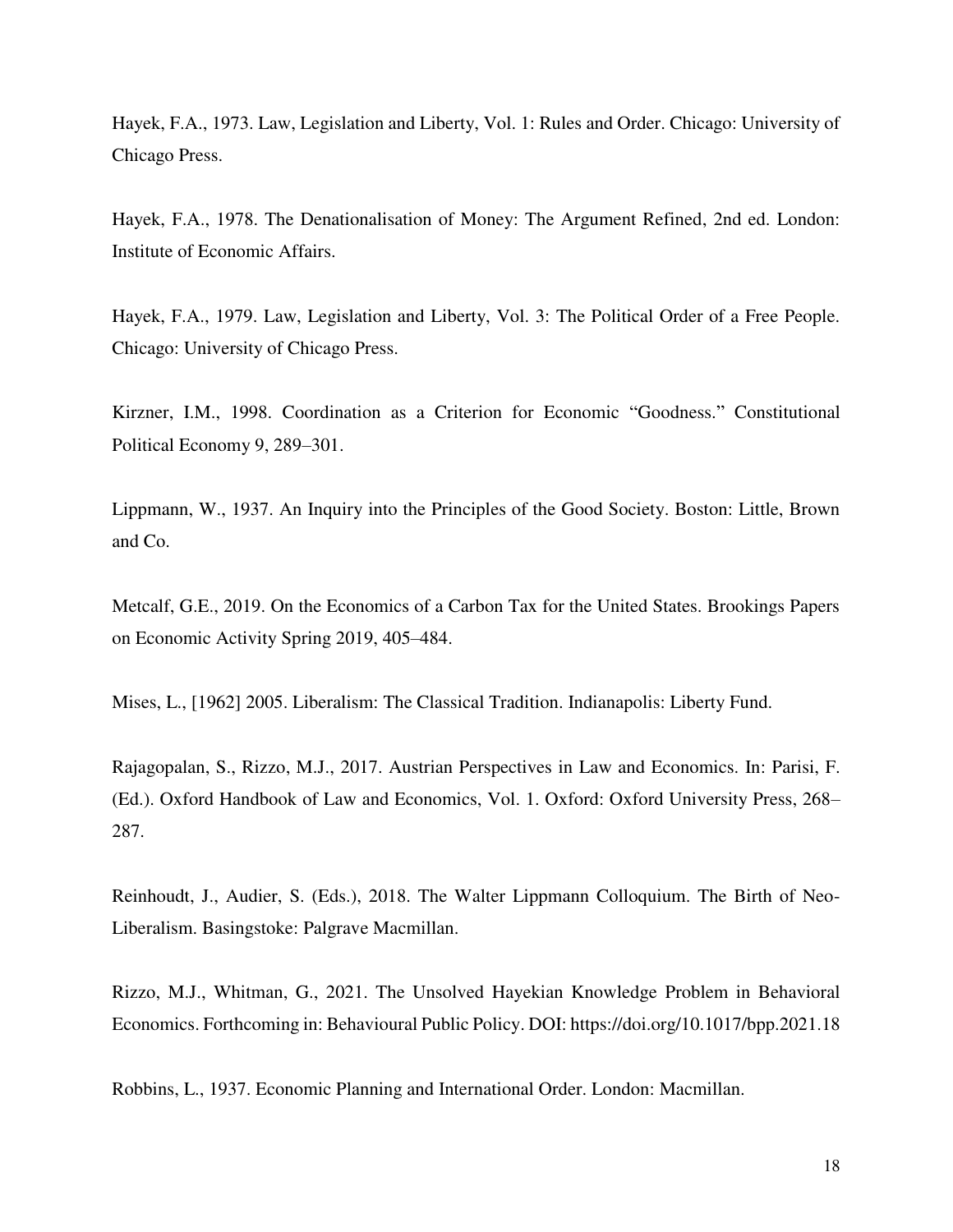Samuelson, P.A., 2009. A Few Remembrances of Friedrich von Hayek (1899–1992). Journal of Economic Behavior & Organization 69, 1–4.

Schaefer, A., 2019. Coping with Complexity: A Theory of Hayekian Interventionism. In: Boudreaux, D., Coyne, C., Herzberg, B. (Eds.). Interdisciplinary Studies of the Political Order: New Applications of Public Choice Theory. Lanham: Rowman and Littlefield, 67–98.

Scheall, S., 2020. F.A. Hayek and the Epistemology of Politics. Abingdon: Routledge.

Schnellenbach, J., 2019. Revisiting the Tension Between Classical Liberalism and the Welfare State. Journal of Contextual Economics 139, 365–384.

Schnellenbach, J., Schubert, C., 2015. Behavioral Political Economy: A Survey. European Journal of Political Economy 40, 395–417.

Shearmur, J., 1997. Hayek, Keynes and the State. History of Economics Review 26, 68–82.

Simons, H.C., 1934. A Positive Program for Laissez Faire: Some Proposals for a Liberal Economic Policy. Chicago: University of Chicago Press.

Sunstein, C.R., 2021. Hayekian Behavioral Economics. Forthcoming in: Behavioural Public Policy. DOI: https://doi.org/10.1017/bpp.2021.3

Vanberg, V.J., 2017. The "Knowledge Problem" as the Integrating Theme of F.A. Hayek's Oeuvre: An Introduction to The Sensory Order. In: Vanberg, V.J. (Ed.). The Sensory Order and Other Writings on the Foundations of Theoretical Psychology. The Collected Works of F.A. Hayek, Vol. 14. Chicago: University of Chicago Press, 1–111.

Witt, U., 2003. Economic Policy Making in Evolutionary Perspective. Journal of Evolutionary Economics 13, 77–94.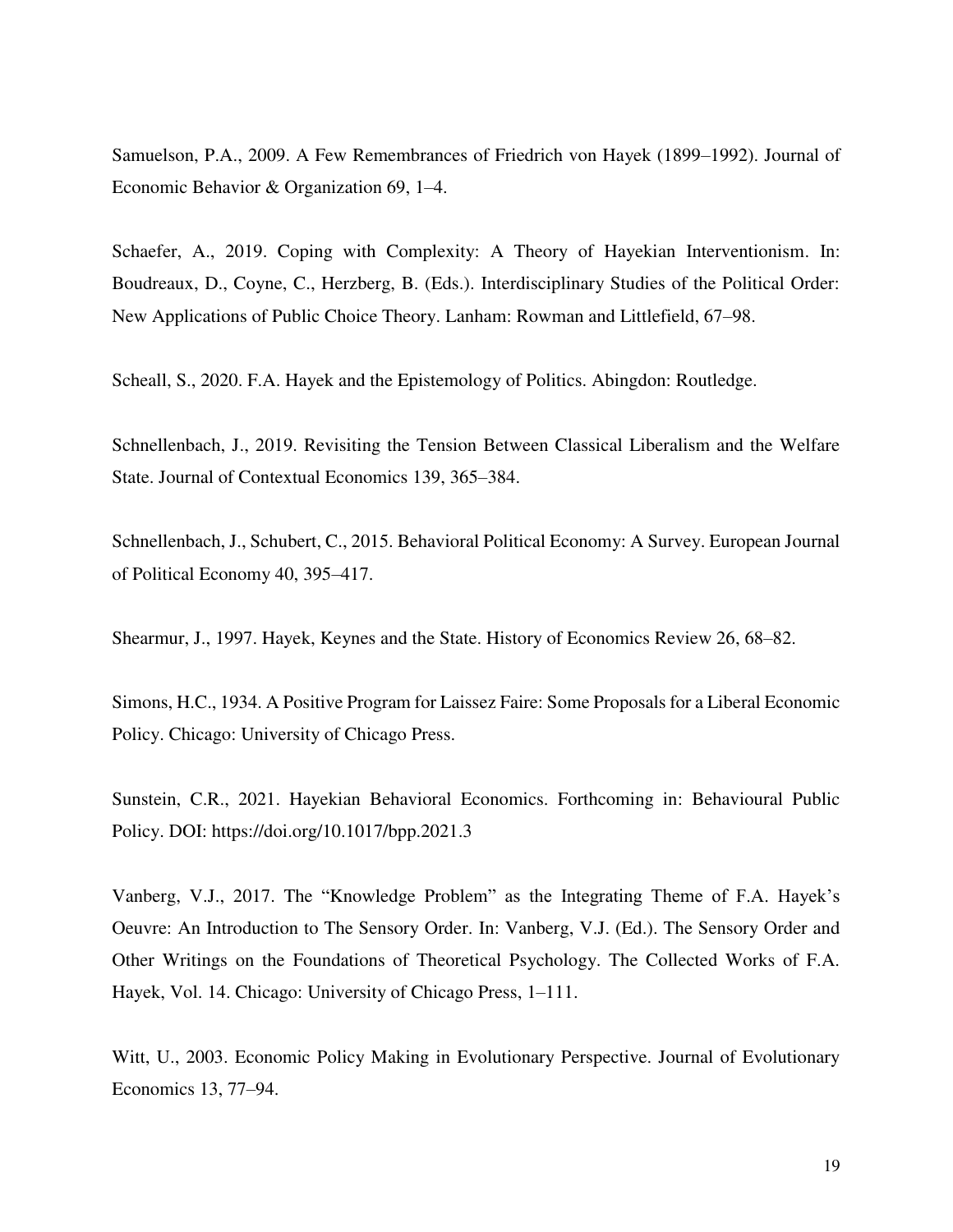# Freiburger **Diskussionspapiere** zur Ordnungsökonomik

# Freiburg **Discussion Papers** on Constitutional Economics

| 22/1  | Lars P. Feld / Daniel Nientiet: Hayekian Economic Policy                                                                                                                           |
|-------|------------------------------------------------------------------------------------------------------------------------------------------------------------------------------------|
| 2021  |                                                                                                                                                                                    |
| 21/10 | Lars P. Feld / Wolf Heinrich Reuter: The German 'Debt Brake': Success Factors and Challenges <sup>1</sup>                                                                          |
| 21/9  | Lars P. Feld: Freiheitliche Wirtschaftspolitik ist Ordnungspolitik. 15. Berliner Rede zur Freiheit                                                                                 |
| 21/8  | Lars P. Feld, Lukas Nöh, Wolf Heinrich Reuter und Mustafa Yeter: Von der Corona-<br>bedingten Schuldenaufnahme zur Wiedereinhaltung der Schuldenbremse                             |
| 21/7  | Jan Schnellenbach: The Concept of Ordnungspolitik: Rule-Based Economic Policy-Making from<br>the Perspective of the Freiburg School                                                |
| 21/6  | Jan Schnellenbach: Herausforderungen für die Finanzpolitik in Deutschland nach der Covid-Krise:<br>Schuldenbremse und Vermögensbesteuerung                                         |
| 21/5  | Lars P. Feld / Ekkehard A. Köhler / Daniel Nientiedt: Ordoliberalism and the Social Market<br>Economy                                                                              |
| 21/4  | Bury Yannick / Feld, Lars P. / Burret, Heiko T.: Skimming the Achieved? – Quantifying the<br>Fiscal Incentives of the German Fiscal Equalization Scheme and its Reforms since 1970 |
| 21/3  | Le Maux, Benoît / Masclet, David / Necker, Sarah: Monetary Incentives and the Contagion of<br>Unethical Behavior                                                                   |
| 21/2  | Kolev, Stefan: When Liberty Presupposes Order: F. A. Hayek's Learning Ordoliberalism                                                                                               |
| 21/1  | Burret, Heiko T. / Feld, Lars P. / Schaltegger, Christoph A.: Fiscal Federalism and Economic<br>Performance - New Evidence from Switzerland                                        |
| 2020  |                                                                                                                                                                                    |
| 20/10 | Christofzik, Désirée / Feld, Lars P. / Yeter, Mustafa: Heterogeneous Price and Quantity Effects<br>of the Real Estate Transfer Tax in Germany                                      |
| 20/9  | Hirsch, Patrick / Köhler, Ekkehard A. / Feld, Lars P. / Thomas, Tobias: "Whatever It<br>Takes!" How Tonality of TV-News Affects Government Bond Yield Spreads During Crises        |
| 20/8  | Feld, Lars P.: Die wirtschaftlichen Rahmenbedingungen nach dem Corona-Schock                                                                                                       |
| 20/7  | Feld, Lars P.: Wohlstand für alle - Was das Versprechen heute bedeutet. Ein Vorwort                                                                                                |
| 20/6  | Feld, Lars P.: Wirtschaftskrisen der Zukunft                                                                                                                                       |
| 20/5  | Feld, Lars P. / Wieland, Volker: The German Federal Constitutional Court Ruling and the<br>European Central Bank's Strategy                                                        |
| 20/4  | Bury, Yannick / Feld, Lars P.: Fiscal Federalism in Germany                                                                                                                        |
| 20/3  | Vanberg, Viktor J.: Walter Euckens Weg zum Ordoliberalismus                                                                                                                        |
| 20/2  | Feld, Lars P.: Verfahren zum Anleihekaufprogramm der EZB(2 BvR 859/15, 2 BvR 1651/15, 2<br>BvR 2006/15, 2 BvR 980/16). Stellungnahmezum Fragenkatalog für sachverständige Dritte   |
| 20/1  | Feld, Lars P. / Reuter, Wolf Heinrich / Yeter, Mustafa : Öffentliche Investitionen: Die<br>Schuldenbremse ist nicht das Problem                                                    |
| 2019  |                                                                                                                                                                                    |
| 19/6  | Kolev, Stefan: Antipathy for Heidelberg, Sympathy for Freiburg? Vincent Ostrom on Max Weber,<br>Walter Eucken, and the Compound History of Order                                   |
| 19/5  | Feld, Lars P. / Frey, Christian / Schaltegger, Christoph A. / Schmid, Lukas A.: Fiscal<br>Federalism and Income Inequality: An Empirical Analysis for Switzerland                  |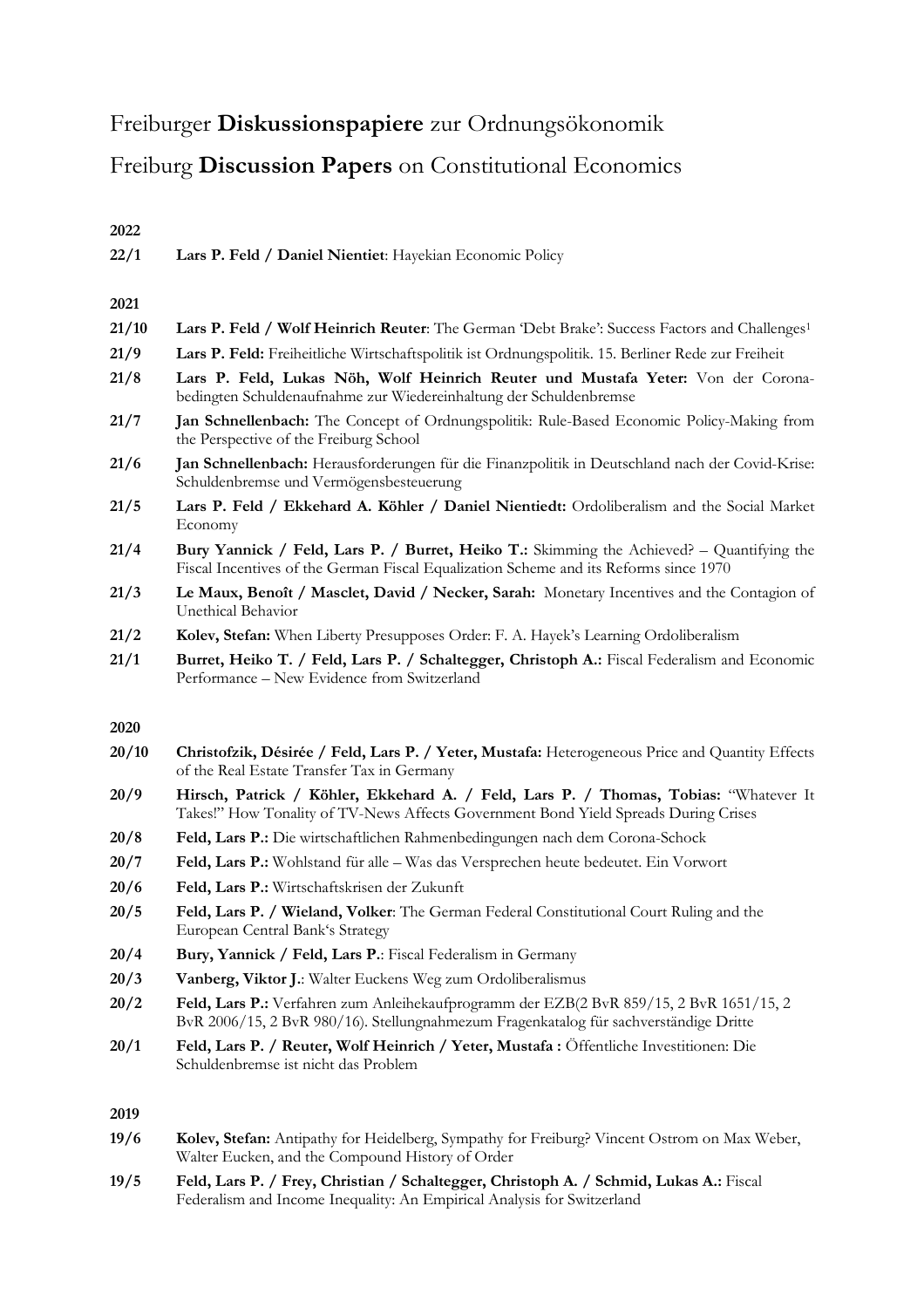- **19/4 Goldschmidt, Nils / Wolf, Stephan:** Klimaschutz auf Kosten der Armen? Vorschläge für eine markt- und sozialverträgliche Umsetzung von CO2-Steuern und des Emissionshandels
- **19/3 Horn, Karen I.:** The Difficult Relationship Between Historical Ordoliberalism and Adam Smith
- **19/2 Christofzik, Désiree / Feld, Lars P. / Yeter, Mustafa:** Öffentliche Investitionen: Wie viel ist zu wenig?
- **19/1 Feld, Lars P. / Hirsch, Patrick:** Zur Grundsteuerreform

- **18/13 Doerr, Anabelle / Necker, Sarah:** Toward an Understanding of Collaborative Tax Evasion: A Natural Field Experiment With Businesses
- **18/12 Bury, Yannick / Feld, Lars P.:** Die Heterogenität der kommunalen Haushalts- und Aufsichtsregeln als Herausforderung im vertikalisierten Fiskalföderalismus
- **18/11 Feld, Lars P. / Köhler, Ekkehard A. / Nientiedt, Daniel:** The German Anti-Keynes? On Walter Eucken's Macroeconomics
- **18/10 Dathe, Uwe / Hedtke, Ulrich:** Habent sua fata professores. Joseph A. Schumpeter an Walter Eucken
- **18/09 Feld, Lars P.:** The Quest for Fiscal Rules
- **18/08 Pfeil, Christian F. / Feld, Lars P.:** Does the Swiss Debt Brake Induce Sound Federal Finances? A Synthetic Control Analysis
- **18/07 Feld, Lars P.:** Zur Politischen Ökonomik der wirtschaftspolitischen Beratung: Der Sachverständigenrat als ordnungspolitisches Gewissen?
- **18/06 Koessler, Ann-Kathrin / Torgler, Benno / Feld, Lars P. / Frey, Bruno S:** Commitment to Pay Taxes: Results from Field and Laboratory Experiments
- **18/05 Feld, Lars P. / Köhler, Ekkehard A. / Wolfinger, Julia:** Modeling Fiscal Sustainability in Dynamic Macro-Panels with Heterogeneous Effects: Evidence From German Federal States
- **18/04 Burret, Heiko T. / Bury, Yannick / Feld, Lars P.:** Grenzabschöpfungsraten im deutschen Finanzausgleich
- **18/03 Vanberg, Viktor J.:** Individual Choice and Social Welfare. Theoretical Foundations of Political Economy
- **18/02 Feld, Lars P. / Schaltegger, Christoph A. / Studerus, Janine:** Regional Risk Sharing and Redistribution – the Role of Fscal Mechanisms in Switzerland
- **18/01 Andritzki, Jochen / Christofzik, Désiree I. / Feld, Lars P. / Scheuering, Uwe:** A Mechanism to Regulate Sovereign Debt Restructuring in the Euro Area

#### **2017**

- **17/03 Feld, Lars P. / Köhler, Ekkehard A. / Nientiedt, Daniel:** The "Dark Ages" of German Macroeconomics and Other Alleged Shortfalls in German Economic Thought
- **17/02 Doerr, Annabelle:** Back to work: The Long-term Effects of Vocational Training for Female Job Returners∗
- **17/01 Baskaran, Thushyanthan / Feld, Lars P. / Necker, Sarah:** Depressing dependence? Transfers and economic growth in the German States, 1975-2005

- **16/08 Fitzenberger, Bernd / Furdas, Marina / Sajons, Christoph:** End-of-Year Spending and the Long-Run Employment Effects of Training Programs for the Unemployed
- **16/07 Sajons, Christoph:** Birthright Citizenship and Parental Labor Market Integration
- **16/06 Pfeil, Christian F.:** Electoral System Change and Spending: Four Quantitative Case Studie
- **16/05 Sajons, Christoph:** Information on the ballot, voter satisfaction and election turnout
- **16/04 Vanberg, Viktor J.**: Social Contract vs. Invisible Hand: Agreeing to Solve Social Dilemmas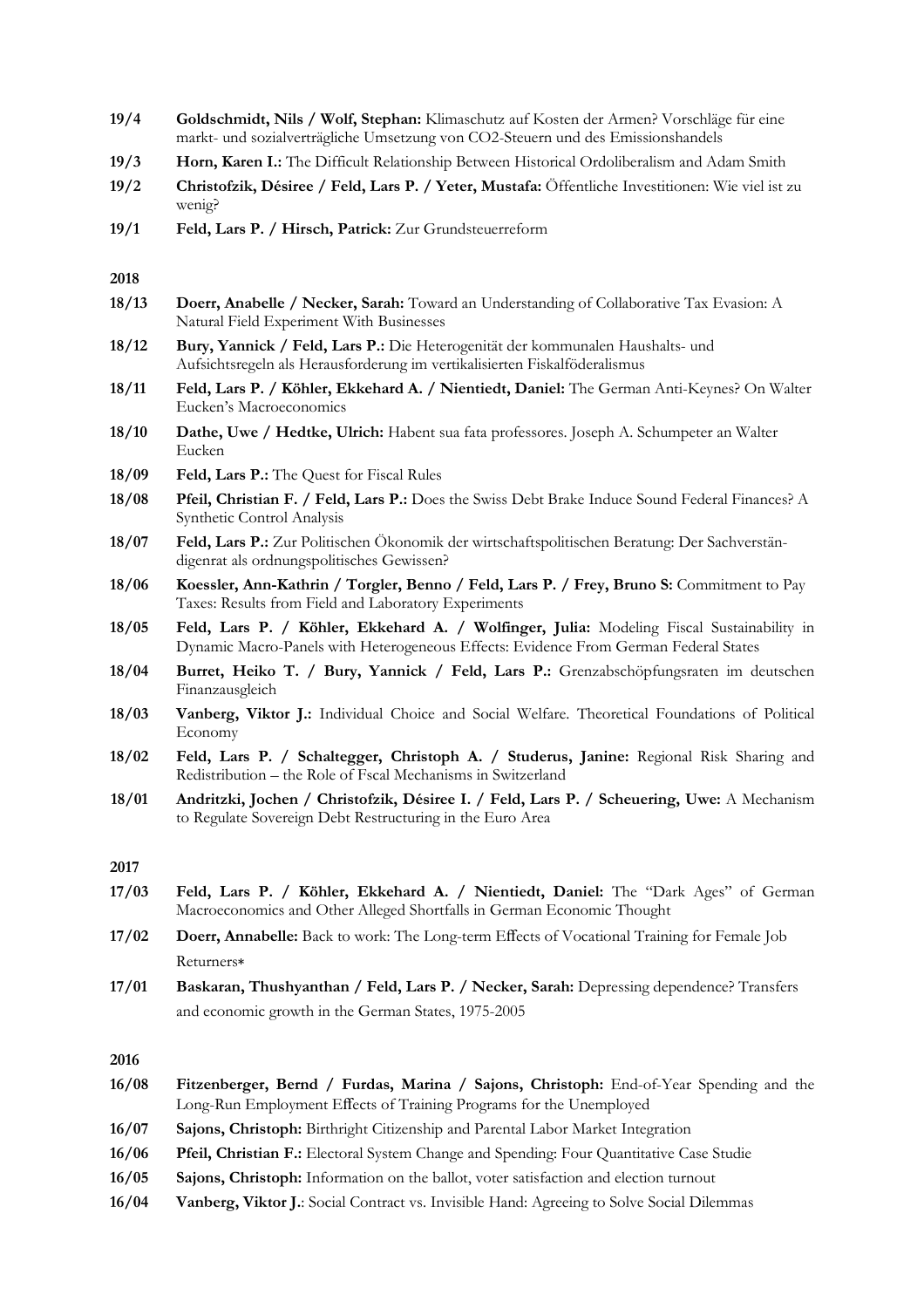- **16/03 Feld, Lars P. / Ruf, Martin / Schreiber, Ulrich / Todtenhaupt, Maximilian / Voget, Johannes**: Taxing Away M&A: The Effect of Corporate Capital Gains Taxes on Acquisition Activity
- **16/02 Baskaran, Thushyanthan / Feld, Lars P. / Schnellenbach, Jan**: Fiscal Federalism, Decentralization and Economic Growth: A Meta-Analysis
- **16/01 Burret, Heiko T. / Feld, Lars P.:** Vertical Effects of Fiscal Rules The Swiss Experience

- **15/11 Burret, Heiko T. / Feld, Lars P. / Köhler, Ekkehard A.:** Fiscal Sustainability of the German Laender. Time Series Evidence
- **15/10 Feld, Lars P. / Fritz, Benedikt:** The Political Economy of Municipal Amalgamation. Evidence of Common Pool Effects and Local Public Debt
- **15/9 Burret, Heiko T. / Feld, Lars P. / Köhler, Ekkehard A.:** (Un-)Sustinability of Public Finances in German Laender. A Panel Time Series Approach
- **15/8 Feld, Lars P. / Köhler, Ekkehard A.:** Is Switzerland an Interest Rate Island After All? Time Series and Non-Linear Switching Regime Evidence
- **15/7 Doerr, Annabelle / Fitzenberger, Bernd:** Konzeptionelle Lehren aus der ersten Evaluationsrunde der Branchenmindestlöhne in Deutschland
- **15/6 Vanberg, Viktor J.:** Constitutional Political Economy
- **15/5 Vanberg, Viktor J.:** Competitive Federalism, Government's Dual Role, and the Power to Tax
- **15/4 Feld, Lars P. / Köhler, Ekkehard A. / Nientiedt, Daniel:** Ordoliberalism, Pragmatism and the Eurozone Crisis: How the German Tradition Shaped Economic Policy in Europe
- **15/3 Vanberg, Viktor:** "Freiheit statt Kapitalismus?" Ein Kommentar zu Sahra Wagenknechts Buch aus Freiburger Sicht
- **15/2 Schnellenbach, Jan:** A Constitutional Economics Perspective on Soft Paternalism
- **15/1 Schnellenbach, Jan:** Die Politische Ökonomie des Entscheidungsdesigns: Kann Paternalismus liberal sein?

### **2014**

- **14/8 Schnellenbach, Jan:** Neuer Paternalismus und individuelle Rationalität: eine ordnungsökonomische Perspektive
- **14/7 Schnellenbach, Jan:** Does Classical Liberalism Imply an Evolutionary Approach to Policy-Making?
- **14/6 Feld, Lars P.:** James Buchanan's Theory of Federalism: From Fiscal Equity to the Ideal Political Order
- **14/5 Reckendrees, Alfred:** Weimar Germany: the First Open Access Order that Failed
- **14/4 Vanberg, Viktor J.:** Liberalismus und Demokratie. Zu einer vernachlässigten Seite der liberalen Denktradition
- **14/3 Schnellenbach, Jan / Schubert, Christian:** Behavorial Public Choice: A Survey
- **14/2 Goldschmidt, Nils / Hesse, Jan-Otmar / Kolev, Stefan:** Walter Eucken's Role in the Early History of the Mont Pèlerin Society
- **14/1 Vanberg, Viktor J.:** Ordnungspolitik, the Freiburg School and the Reason of Rules

- **13/14 Wegner, Gerhard:** Capitalist Transformation Without Political Participation German Capitalism in the First Half of the 19th Century
- **13/13 Necker, Sarah / Voskort, Andrea:** The Evolution of Germans` Values since Reunification
- **13/12 Biedenkopf, Kurt:** Zur ordnungspolitischen Bedeutung der Zivilgesellschaft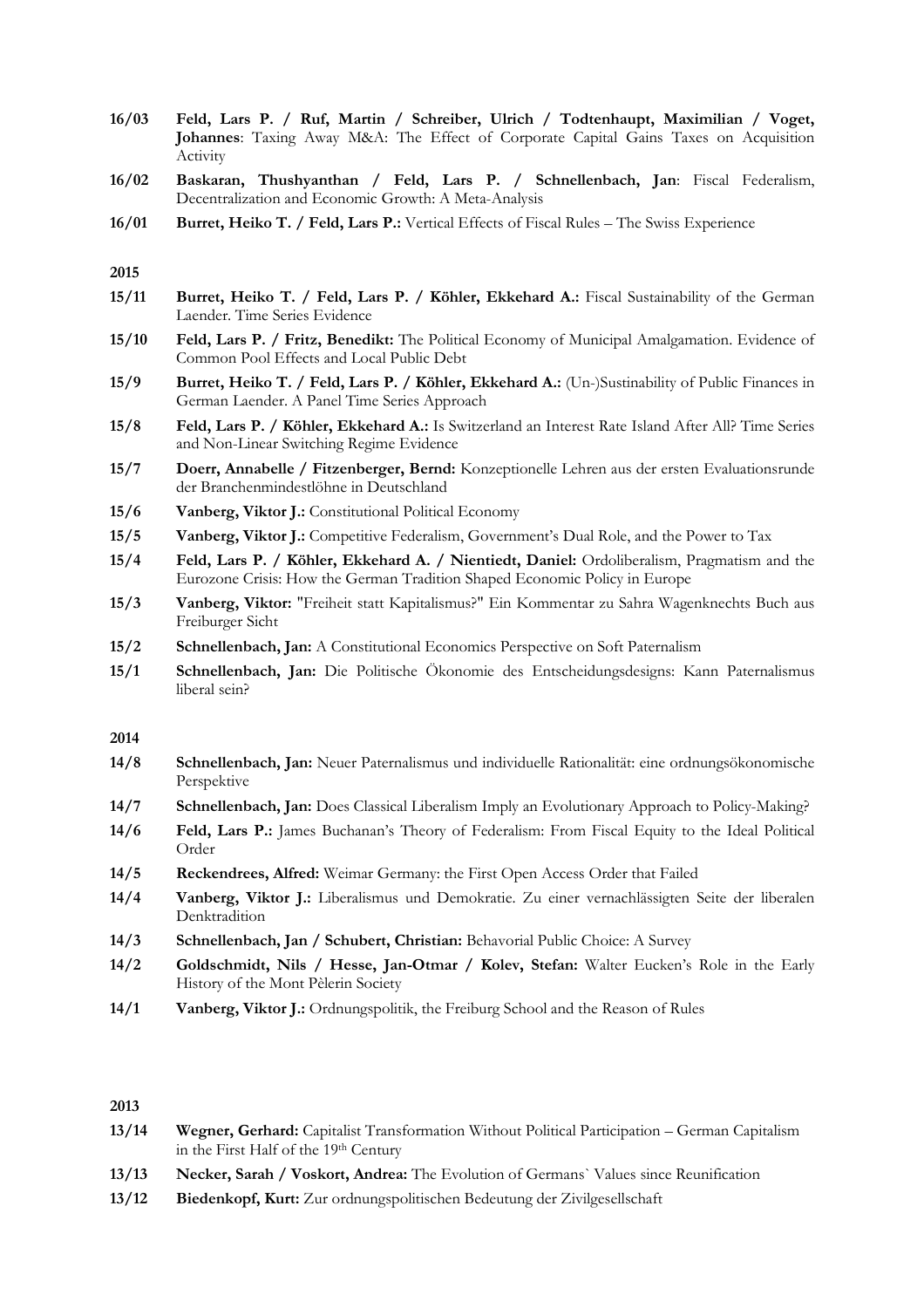- **13/11 Feld, Lars P. / Ruf, Martin / Scheuering, Uwe / Schreiber, Ulrich / Voget, Johannes:**  Effects of Territorial and Worldwide Corporation Tax Systems on Outbound M&As
- **13/10 Feld, Lars P. / Kallweit, Manuel / Kohlmeier, Anabell:** Maßnahmen zur Vermeidung von Altersarmut: Makroökonomische Folgen und Verteilungseffekte
- **13/9 Feld, Lars P.:** Zur Bedeutung des Manifests der Marktwirtschaft oder: Das Lambsdorff-Papier im 31. Jahr.
- **13/8 Feld, Lars P. / Köhler, Ekkehard A.:** Is Switzerland After All an Interest Rate Island?
- **13/7 Feld, Lars P. / Necker, Sarah / Frey, Bruno S.:** Happiness of Economists
- **13/6 Feld, Lars P. / Schnellenbach, Jan:** Political Institutions and Income (Re-)Distribution: Evidence from Developed Economies
- **13/5 Feld, Lars P. / Osterloh, Steffen:** Is a Fiscal Capacity Really Necessary to Complete EMU?
- **13/4 Vanberg, Viktor J.:** James M. Buchanan's Contractarianism and Modern Liberalism
- **13/3 Vanberg, Viktor J.:** Föderaler Wettbewerb, Bürgersouveränität und die zwei Rollen des Staates
- **13/2 Bjørnskov, Christian / Dreher, Axel / Fischer, Justina A.V. / Schnellenbach, Jan / Gehring, Kai:** Inequality and happiness: When perceived social mobility and economic reality do not match
- **13/1 Mayer, Thomas:** Die Ökonomen im Elfenbeinturm: ratlos Eine österreichische Antwort auf die Krise der modernen Makroökonomik und Finanztheorie

- **12/5 Schnellenbach, Jan:** The Economics of Taxing Net Wealth: A Survey of the Issues
- **12/4 Goldschmidt, Nils / Hesse, Jan-Otmar:** Eucken, Hayek, and the Road to Serfdom
- **12/3 Goldschmidt, Nils:** Gibt es eine ordoliberale Entwicklungsidee? Walter Euckens Analyse des gesellschaftlichen und wirtschaftlichen Wandels
- **12/2 Feld, Lars P.:** Europa in der Welt von heute: Wilhelm Röpke und die Zukunft der Europäischen Währungsunion
- **12/1 Vanberg, Viktor J.:** Hayek in Freiburg

### **2011**

- **11/4 Leuermann, Andrea / Necker, Sarah:** Intergenerational Transmission of Risk Attitudes A Revealed Preference Approach
- **11/3 Wohlgemuth, Michael:** The Boundaries of the State
- **11/2 Feld, Lars P. / Köhler Ekkehard A.:** Zur Zukunft der Ordnungsökonomik
- **11/1 Vanberg, Viktor J.:** Moral und Wirtschaftsordnung: Zu den ethischen Grundlagen einer freien Gesellschaft

- **10/5 Bernholz, Peter:** Politics, Financial Crisis, Central Bank Constitution and Monetary Policy
- **10/4 Tietmeyer, Hans:** Soziale Marktwirtschaft in Deutschland Entwicklungen und Erfahrungen
- **10/3 Vanberg, Viktor J.:** Freiheit und Verantwortung: Neurowissenschaftliche Erkenntnisse und ordnungsökonomische Folgerungen
- **10/2 Vanberg, Viktor J.:** Competition among Governments: The State's Two Roles in a Globalized World
- **10/1 Berghahn, Volker:** Ludwig Erhard, die Freiburger Schule und das 'Amerikanische Jahrhundert'
- **2009**
- **09/10 Dathe, Uwe:** Walter Euckens Weg zum Liberalismus (1918-1934)
- **09/9 Wohlgemuth, Michael:** Diagnosen der Moderne: Friedrich A. von Hayek
- **09/8 Bernhardt, Wolfgang:** Wirtschaftsethik auf Abwegen
- **09/7 Mäding, Heinrich:** Raumplanung in der Sozialen Marktwirtschaft: Ein Vortrag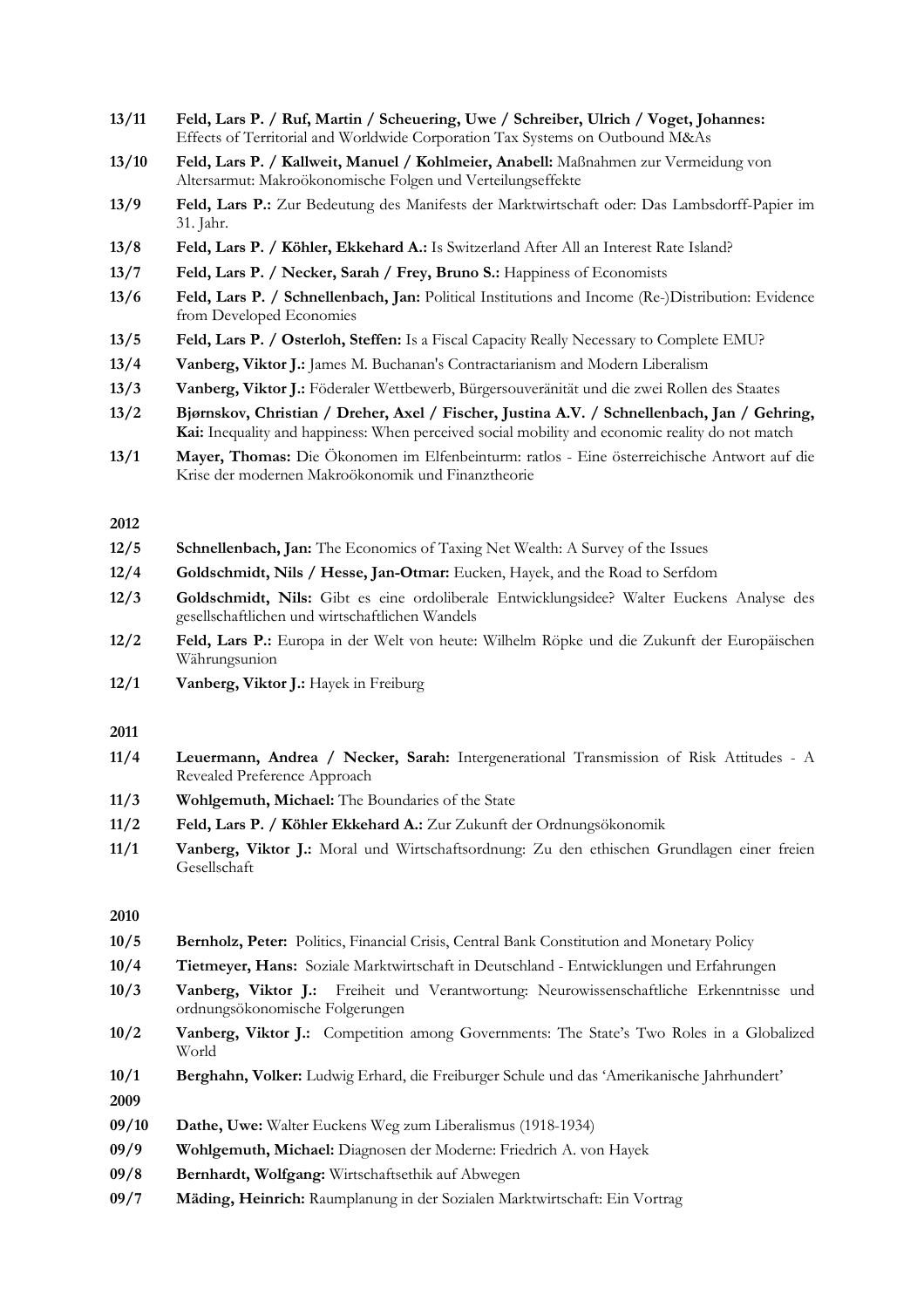- **09/6 Koenig, Andreas:** Verfassungsgerichte in der Demokratie bei Hayek und Posner
- **09/5 Berthold, Norbert / Brunner, Alexander:** Gibt es ein europäisches Sozialmodell?
- **09/4 Vanberg, Viktor J.:** Liberal Constitutionalism, Constitutional Liberalism and Democracy
- **09/3 Vanberg, Viktor J.:** Consumer Welfare, Total Welfare and Economic Freedom On the Normative Foundations of Competition Policy
- **09/2 Goldschmidt, Nils:** Liberalismus als Kulturideal. Wilhelm Röpke und die kulturelle Ökonomik.
- **09/1 Bernhardt, Wolfgang:** Familienunternehmen in Zeiten der Krise Nachhilfestunden von oder für Publikumsgesellschaften?

- **08/10 Borella, Sara:** EU-Migrationspolitik. Bremse statt Motor der Liberalisierung.
- **08/9 Wohlgemuth, Michael:** A European Social Model of State-Market Relations: The ethics of competition from a "neo-liberal" perspective.
- **08/8 Vanberg, Viktor J.:** Markt und Staat in einer globalisierten Welt: Die ordnungsökonomische Perspektive.
- **08/7 Vanberg, Viktor J.:** Rationalität, Regelbefolgung und Emotionen: Zur Ökonomik moralischer Präferenzen. Veröffentlicht in: V. Vanberg: Wettbewerb und Regelordnung, Tübingen: Mohr, 2008, S. 241-268.
- **08/6 Vanberg, Viktor J.:** Die Ethik der Wettbewerbsordnung und die Versuchungen der Sozialen Marktwirtschaft
- **08/5 Wohlgemuth, Michael:** Europäische Ordnungspolitik
- **08/4 Löwisch, Manfred:** Staatlicher Mindestlohn rechtlich gesehen Zu den gesetzgeberischen Anstrengungen in Sachen Mindestlohn
- **08/3 Ott, Notburga:** Wie sichert man die Zukunft der Familie?
- **08/2 Vanberg, Viktor J.:** Schumpeter and Mises as 'Austrian Economists'
- **08/1 Vanberg, Viktor J.:** The 'Science-as-Market' Analogy: A Constitutional Economics Perspective.

### **2007**

- **07/9 Wohlgemuth, Michael:** Learning through Institutional Competition. Veröffentlicht in: A. Bergh und R. Höijer (Hg.). Institutional Competition, Cheltenham: Edward Elgar, 2008, S. 67-89.
- **07/8 Zweynert, Joachim:** Die Entstehung ordnungsökonomischer Paradigmen theoriegeschichtliche Betrachtungen.
- **07/7 Körner, Heiko:** Soziale Marktwirtschaft. Versuch einer pragmatischen Begründung.
- **07/6 Vanberg, Viktor J.:** Rational Choice, Preferences over Actions and Rule-Following Behavior.
- **07/5 Vanberg, Viktor J.:** Privatrechtsgesellschaft und ökonomische Theorie. Veröffentlicht in: K. Riesenhuber (Hg.) Privatrechtsgesellschaft – Entwicklung, Stand und Verfassung des Privatrechts, Tübingen: Mohr Siebeck, 2008, S. 131-162.
- **07/4 Goldschmidt, Nils / Rauchenschwandtner, Hermann:** The Philosophy of Social Market Economy: Michel Foucault's Analysis of Ordoliberalism.
- **07/3 Fuest, Clemens:** Sind unsere sozialen Sicherungssysteme generationengerecht?
- **07/2** Pelikan, Pavel: Public Choice with Unequally Rational Individuals.
- **07/1 Voßwinkel, Jan:** Die (Un-)Ordnung des deutschen Föderalismus. Überlegungen zu einer konstitutionenökonomischen Analyse.

- 06/10 Schmidt, André: Wie ökonomisch ist der "more economic approach"? Einige kritische Anmerkungen aus ordnungsökonomischer Sicht.
- **06/9 Vanberg, Viktor J.:** Individual Liberty and Political Institutions: On the Complementarity of Liberalism and Democracy. Veröffentlicht in: Journal of Institutional Economics, Vol. 4, Nr. 2, 2008, S. 139-161.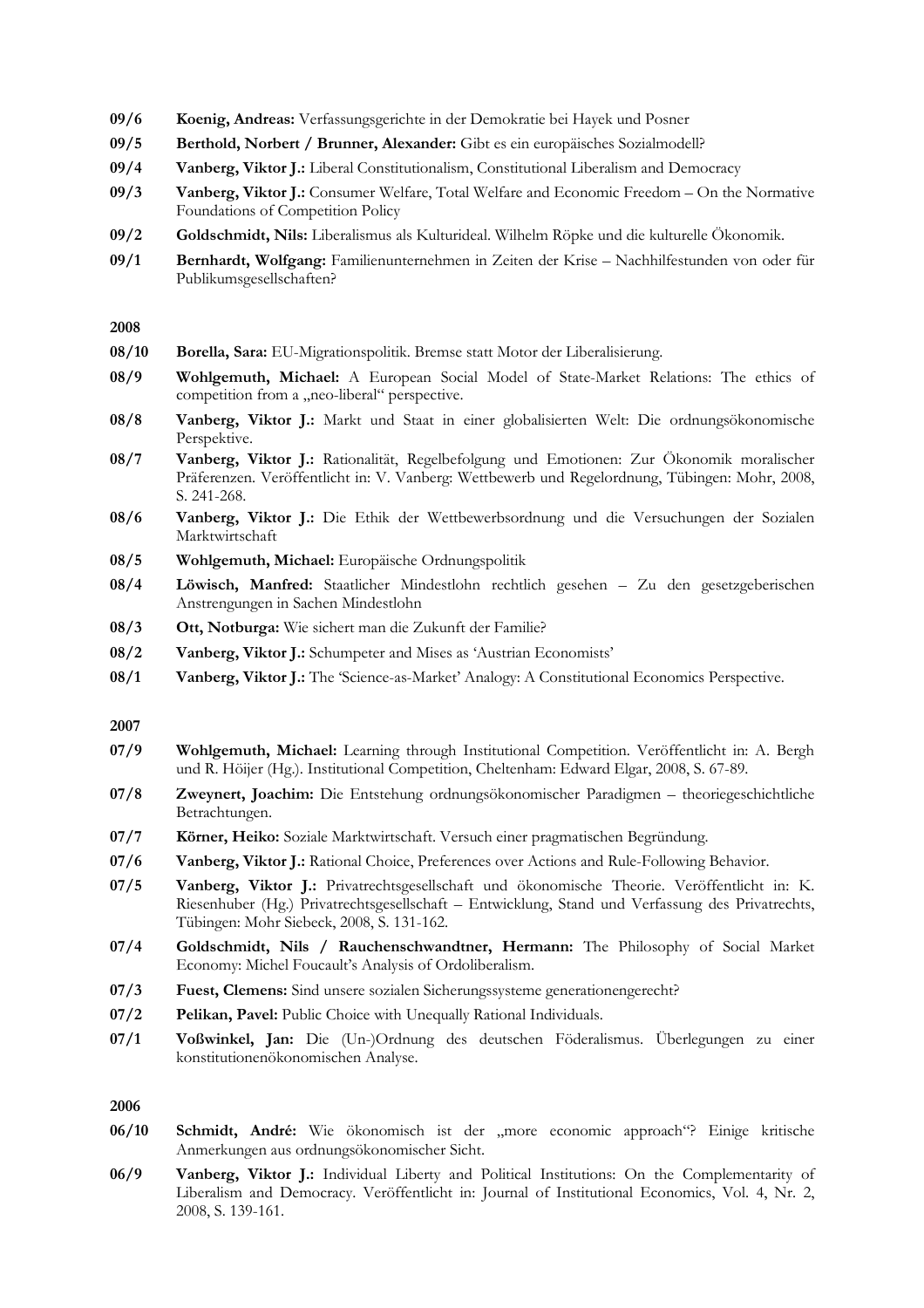- 06/8 Goldschmidt, Nils: Ein "sozial temperierter Kapitalismus"? Götz Briefs und die Begründung einer sozialethisch fundierten Theorie von Markt und Gesellschaft. Veröffentlicht in: Freiburger Universitätsblätter 42, Heft 173, 2006, S. 59-77.
- **06/7 Wohlgemuth, Michael / Brandi, Clara:** Strategies of Flexible Integration and Enlargement of the European Union. A Club-theoretical and Constitutional Economics Perspective. Veröffentlicht in: Varwick, J. / Lang. K.O. (Eds.): European Neighbourhood Policy, Opladen: Budrich, 2007, S. 159- 180.
- **06/6 Vanberg, Viktor J.:** Corporate Social Responsibility and the "Game of Catallaxy": The Perspective of Constitutional Economics. Veröffentlicht in: Constitutional Political Economy, Vol. 18, 2007, S. 199-222.
- **06/5 Pelikan, Pavel:** Markets vs. Government when Rationality is Unequally Bounded: Some Consequences of Cognitive Inequalities for Theory and Policy.
- **06/4 Goldschmidt, Nils:** Kann oder soll es Sektoren geben, die dem Markt entzogen werden und gibt es in dieser Frage einen (unüberbrückbaren) Hiatus zwischen ,sozialethischer' und ,ökonomischer' Perspektive? Veröffentlicht in: D. Aufderheide, M. Dabrowski (Hrsg.): Markt und Wettbewerb in der Sozialwirtschaft. Wirtschaftsethische Perspektiven für den Pflegesektor, Berlin: Duncker & Humblot 2007, S. 53-81.
- **06/3 Marx, Reinhard:** Wirtschaftsliberalismus und Katholische Soziallehre.
- **06/2 Vanberg, Viktor J.:** Democracy, Citizen Sovereignty and Constitutional Economics. Veröffentlicht in: Constitutional Political Economy Volume 11, Number 1, März 2000, S. 87-112 und in: Casas Pardo, J., Schwartz, P.(Hg.): Public Choice and the Challenges of Democracy, Cheltenham: Edward Elgar, 2007, S. 101-120.
- **06/1 Wohlgemuth, Michael:** Demokratie und Marktwirtschaft als Bedingungen für sozialen Fortschritt. Veröffentlicht in: R. Clapham, G. Schwarz (Hrsg.): Die Fortschrittsidee und die Marktwirtschaft, Zürich: Verlag Neue Zürcher Zeitung 2006, S. 131-162.

- **05/13 Kersting, Wolfgang:** Der liberale Liberalismus. Notwendige Abgrenzungen. In erweiterter Fassung veröffentlicht als: Beiträge zur Ordnungstheorie und Ordnungspolitik Nr. 173, Tübingen: Mohr Siebeck 2006.
- **05/12 Vanberg, Viktor J.:** Der Markt als kreativer Prozess: Die Ökonomik ist keine zweite Physik. Veröffentlicht in: G. Abel (Hrsg.): Kreativität. XX. Deutscher Kongress für Philosophie. Kolloquiumsbeiträge, Hamburg: Meiner 2006, S. 1101-1128.
- **05/11 Vanberg, Viktor J.:** Marktwirtschaft und Gerechtigkeit. Zu F.A. Hayeks Kritik am Konzept der "sozialen Gerechtigkeit". Veröffentlicht in: Jahrbuch Normative und institutionelle Grundfragen der Ökonomik, Bd. 5: "Soziale Sicherung in Marktgesellschaften", hrsg. von M. Held, G. Kubon-Gilke, R. Sturn, Marburg: Metropolis 2006, S. 39-69.
- **05/10 Goldschmidt, Nils:** Ist Gier gut? Ökonomisches Selbstinteresse zwischen Maßlosigkeit und Bescheidenheit. Veröffentlicht in: U. Mummert, F.L. Sell (Hrsg.): Emotionen, Markt und Moral, Münster: Lit 2005, S. 289-313.
- **05/9 Wohlgemuth, Michael:** Politik und Emotionen: Emotionale Politikgrundlagen und Politiken indirekter Emotionssteuerung. Veröffentlicht in: U. Mummert, F.L. Sell (Hrsg.): Emotionen, Markt und Moral, Münster: Lit 2005, S. 359-392.
- **05/8 Müller, Klaus-Peter / Weber, Manfred:** Versagt die soziale Marktwirtschaft? Deutsche Irrtümer.
- **05/7 Borella, Sara:** Political reform from a constitutional economics perspective: a hurdle-race. The case of migration politics in Germany.
- **05/6 Körner, Heiko:** Walter Eucken Karl Schiller: Unterschiedliche Wege zur Ordnungspolitik.
- **05/5 Vanberg, Viktor J.:** Das Paradoxon der Marktwirtschaft: Die Verfassung des Marktes und das Problem der "sozialen Sicherheit". Veröffentlicht in: H. Leipold, D. Wentzel (Hrsg.): Ordnungsökonomik als aktuelle Herausforderung, Stuttgart: Lucius & Lucius 2005, S. 51-67.
- **05/4 Weizsäcker, C. Christian von:** Hayek und Keynes: Eine Synthese. In veränderter Fassung veröffentlicht in: ORDO, Bd. 56, 2005, S. 95-111.